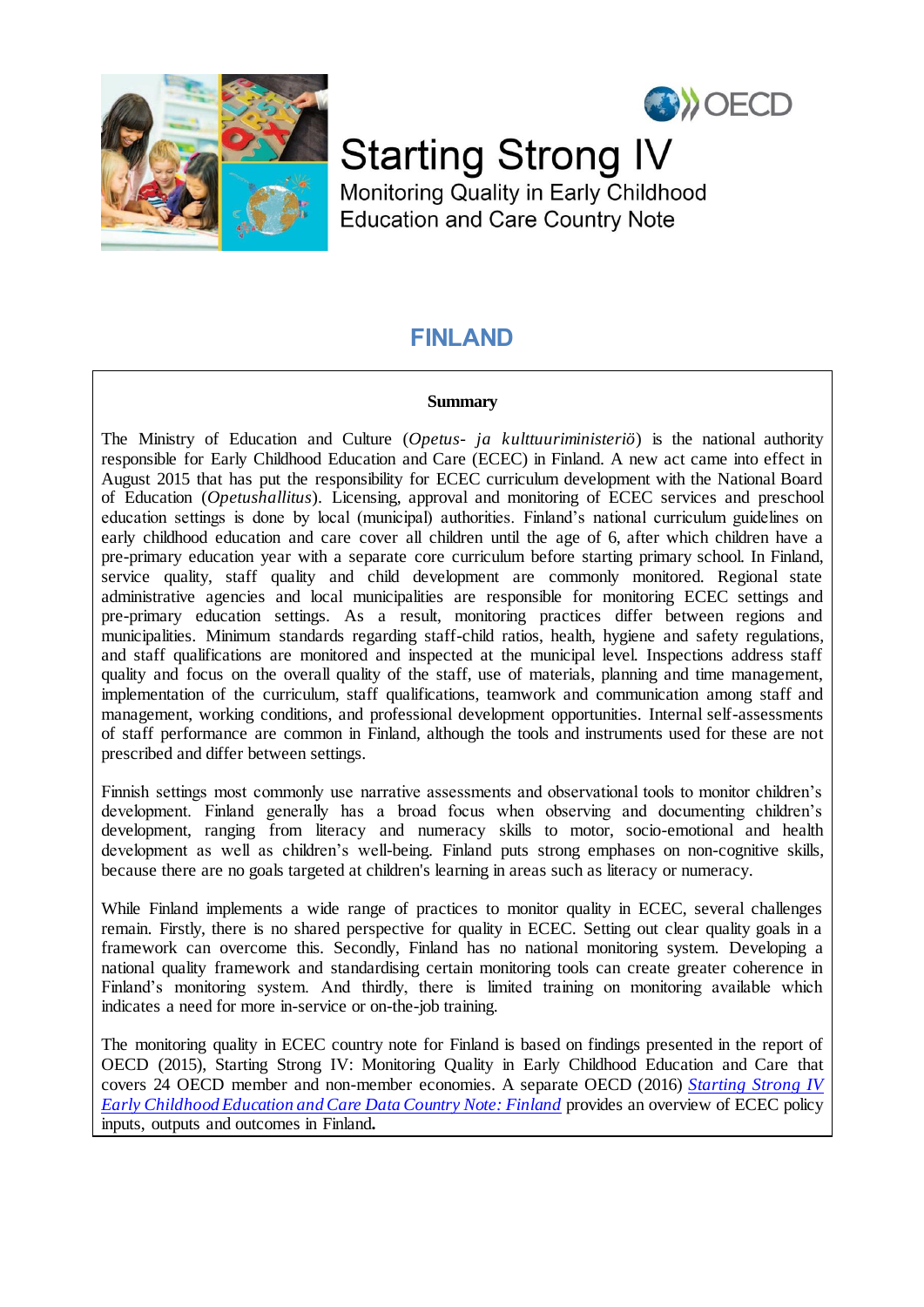This work is published under the responsibility of the Secretary-General of the OECD. The opinions expressed and the arguments employed herein do not necessarily reflect the official views of OECD member countries.

This document and any map included herein are without prejudice to the status of or sovereignty over any territory, to the delimitation of international frontiers and boundaries and to the name of any territory, city or area.

# **OECD © 2016**

You can copy, download or print OECD content for your own use, and you can include excerpts from OECD publications, databases and multimedia products in your own documents, presentations, blogs, websites and teaching materials, provided that suitable acknowledgment of OECD as source and copyright owner is given. All requests for commercial use and translation rights should be submitted to [rights@oecd.org.](mailto:rights@oecd.org)

| Questions can be directed to:                     | Country note authors:                            |
|---------------------------------------------------|--------------------------------------------------|
|                                                   | Elizabeth Adamson, University of New South Wales |
| Miho Taguma, Directorate for Education and Skills | and Ineke Litjens, OECD                          |
| Email: Miho.Taguma@oecd.org                       |                                                  |
|                                                   | Country note collaborators OECD:                 |
|                                                   | Miho Taguma, Arno Engel, Mernie Graziotin, Éric  |
|                                                   | Charbonnier, Elizabeth Zachary, Sophie Limoges,  |
|                                                   | Rachel Linden and Camilla Lorentzen              |
|                                                   |                                                  |
|                                                   | Country note collaborators Finland:              |
|                                                   | Kirsi Alila, Tarja Kahiluoto and Heli Nederström |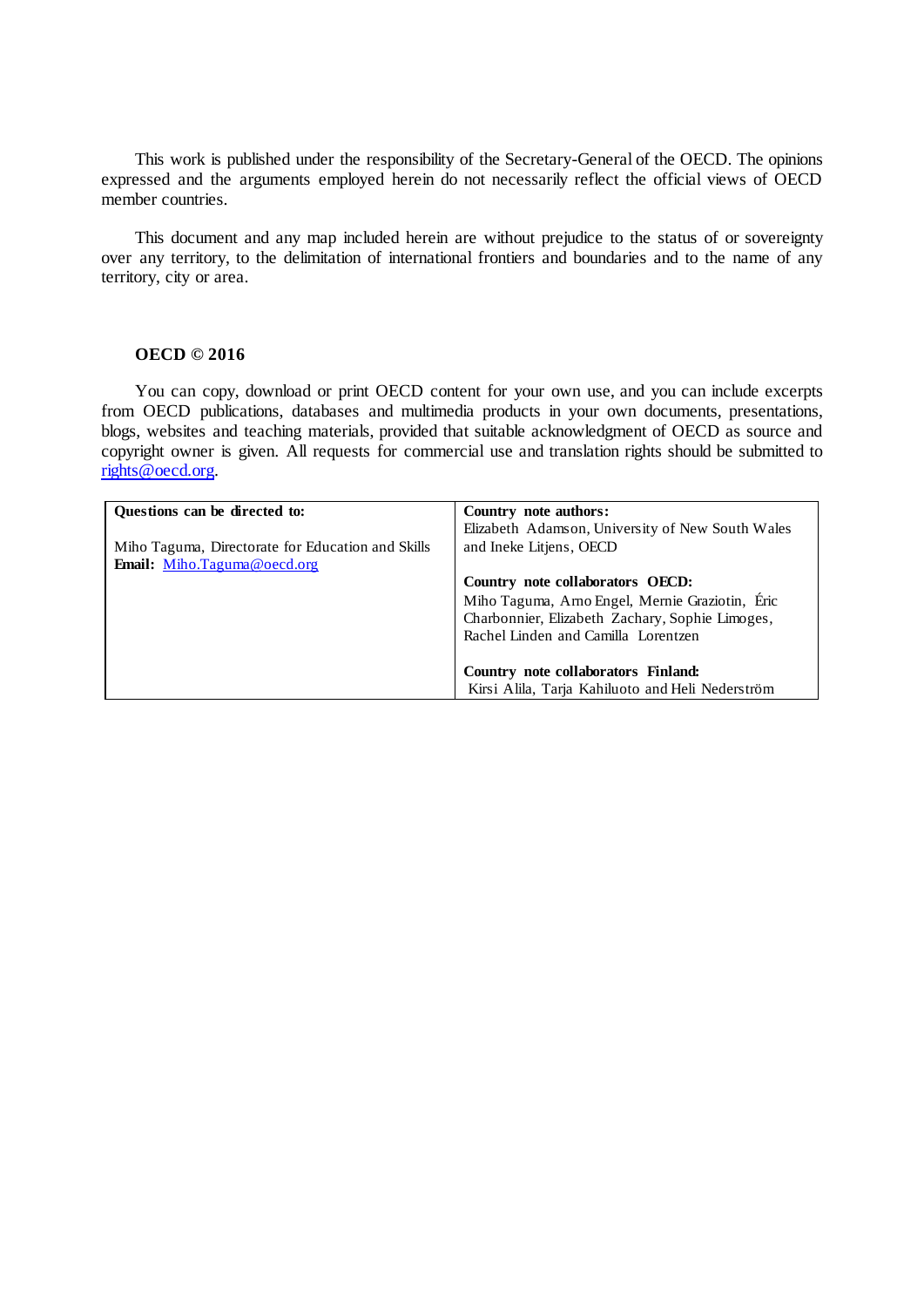# **Key messages**

- **Finland has an integrated ECEC system, with one authority responsible for Early Childhood Education and Care (ECEC).** At the same time**, responsibilities for monitoring have been decentralised to the municipalities.** Standard setting, financing and curriculum design for ECEC are also shared between different levels of government.
- **Service and staff quality are monitored for a variety of reasons:** accountability purposes (without sanctions or rewards), to inform policy making, to improve the level of service and staff quality and stimulate children's development, and to identify learning needs for both staff in children.
- **Inspections for service quality are usually published at the local level and primarily focus on structural aspects:** compliance with regulations regarding health, hygiene and safety regulations, staff-child ratios, and minimum staff qualifications.
- **A broad range of tools are used for inspections**, including: rating scales, checklists, observations, results of self-evaluations (if any are conducted), and staff and parental surveys.
- **Staff performance is monitored through inspections and self-evaluations**. Inspections focus on staff qualifications, but may also look at teamwork and communication between staff, work conditions, process quality, planning, and knowledge of subjects. Self-evaluation tools differ between municipalities or settings in Finland.
- **Frequency of monitoring service and staff quality is not regulated** and differs by municipalities.
- **Children's development and outcomes are mainly monitored to improve the quality of the setting, identify staff learning needs and enhance staff performance.** Monitoring also aims to identify children's learning needs and stimulate their development.
- **Finland takes children's views into account when monitoring quality and commonly makes use of narrative assessments to monitor child development,** such as storytelling instruments and portfolios, and **observational tools**, such as rating scales and checklists. There is no national testing of children in Finland.
- **There are several monitoring challenges in Finland.** These include the lack of a shared perspective on what quality in ECEC encompasses. Setting out clear, comprehensive, explicit quality goals in a framework can contribute to a mutual understanding of quality. In addition, Finland has no national monitoring system as monitoring is implemented at local level. Developing a national quality framework and standardising monitoring tools can help create more coherence in monitoring practices. Lastly, there is limited training on monitoring available which calls for a greater training offer on the implementation of monitoring practices.

# **Introduction**

The data and information in this country note for Finland are based on findings from the OECD (2015), *Starting Strong IV: Monitoring Quality in Early Childhood Education and Care* report that covers 24 OECD member and non-member economies, the OECD Network on ECEC's Online Survey on Monitoring Quality in Early Learning and Development that was conducted in 2013 and validated in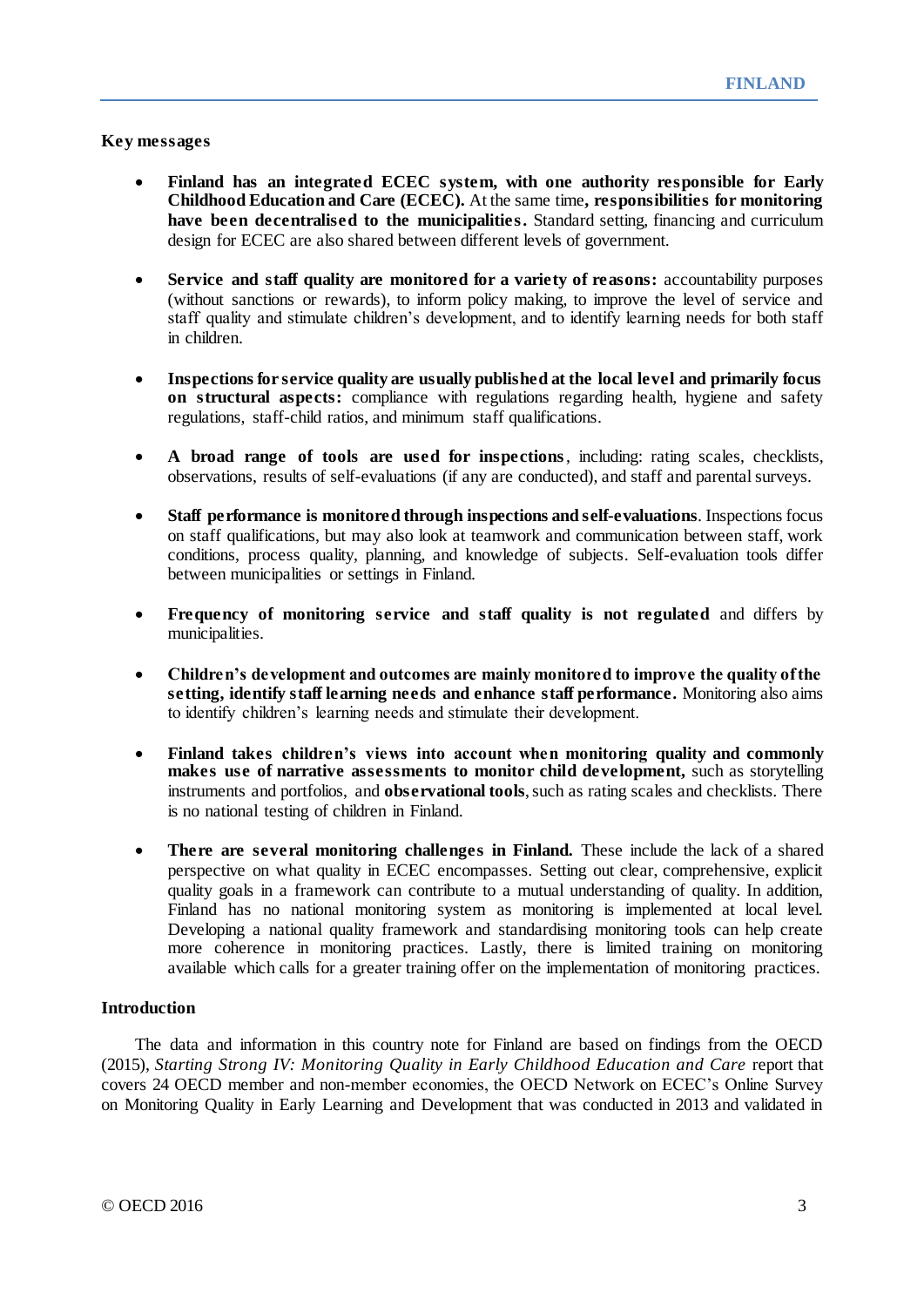2014/15.<sup>1</sup> A separate OECD (2016) *[Starting Strong IV Early Childhood Education and Care Data](http://www.oecd.org/edu/school/ECECDCN-Finland.pdf)  [Country Note: Finland](http://www.oecd.org/edu/school/ECECDCN-Finland.pdf)* provides an overview of ECEC policy inputs, outputs and outcomes in Finland.

This country note primarily aims to provide opportunities for peer-learning by highlighting Finland's policies and practices for monitoring quality in ECEC settings and describing what other countries are doing in this area. It informs policy makers and the general public of the current international standing of Finland regarding key areas of monitoring quality in ECEC, of the types of challenges for Finland in monitoring quality, which have been identified by the OECD ECEC team in close consultation with the Finnish colleagues. It also provides insights from other countries to understand various approaches and practices used for monitoring quality.

This note distinguishes between the monitoring practices of three key aspects of quality: 1) service quality; 2) staff quality and performance; and 3) child development and outcomes. Some jurisdictions monitor all three aspects and some monitor only one. Sometimes aspects are integrated into the monitoring tool of another aspect, for example, curriculum implementation can be monitored when evaluating quality at a more general service level, or when assessing staff performance; and monitoring general staff performance can be part of the service quality evaluation procedure. Therefore, aspects of ECEC quality that are monitored are not mutually exclusive (see also Litjens, 2013).

In line with previous reports from the Starting Strong series, the term Early Childhood Education and Care (ECEC) "includes all arrangements providing care and education for children under compulsory school age, regardless of setting, funding, opening hours, or programme content" (OECD, 2015: 19). There are five types of ECEC setting in Finland. One is home-based family day care for all children below the age of 6, and there are four types of centre-based ECEC provisions, including: group family day care for all 0-6 year-olds, ECEC centres for 0-6 year-olds, open ECEC settings for 0-6 year-olds, and pre-primary education for 6-year-olds.

In this country note, Finland is compared with Ireland, New Zealand and Norway. These three countries were selected by Finland for specific country comparison. The settings covered in this note include full day care settings for Ireland, centre-based provisions (including education and care services for 0-5 year-olds, and kindergartens for 2-5 year-olds), playcentres for 0-5 years, and home-based care for 0-5 year-olds in New Zealand, and kindergartens (integrated age settings for 0-6 years) in Norway.

This country note first provides a review of key findings from the research literature, focusing on studies that examine how monitoring practices contribute to quality improvement, specifically in the areas of service quality, staff quality, curriculum implementation and child development and outcomes. The remaining sections focus on Finland's monitoring policies and practices, in comparison with Ireland, New Zealand and Norway. The sections address how quality is defined, the purposes of monitoring quality, areas and scope of monitoring, responsibility for monitoring, and approaches and procedures. The final part of the country note looks at the challenges for Finland and policy approaches that other countries have taken when tackling these issues.

 $\overline{\phantom{a}}$ 

<sup>1.</sup>For the purpose of comparability across all participating countries the information collection underlying this report focused on the mainstream provision and therefore – in line with the work on ECEC by the European Commission (Eurydice) – excludes the information on settings providing services to children with special needs only, settings integrated into hospitals (and all other ECEC services targeting children with disabilities attributable to organic pathologies), orphanages or similar institutions. Responding countries and jurisdictions were asked to use, where possible, the school year starting in 2012 as a reference year for reporting statistics and data. Further information about the questionnaire and compiling procedures can be found in the full report (see OECD, 2015).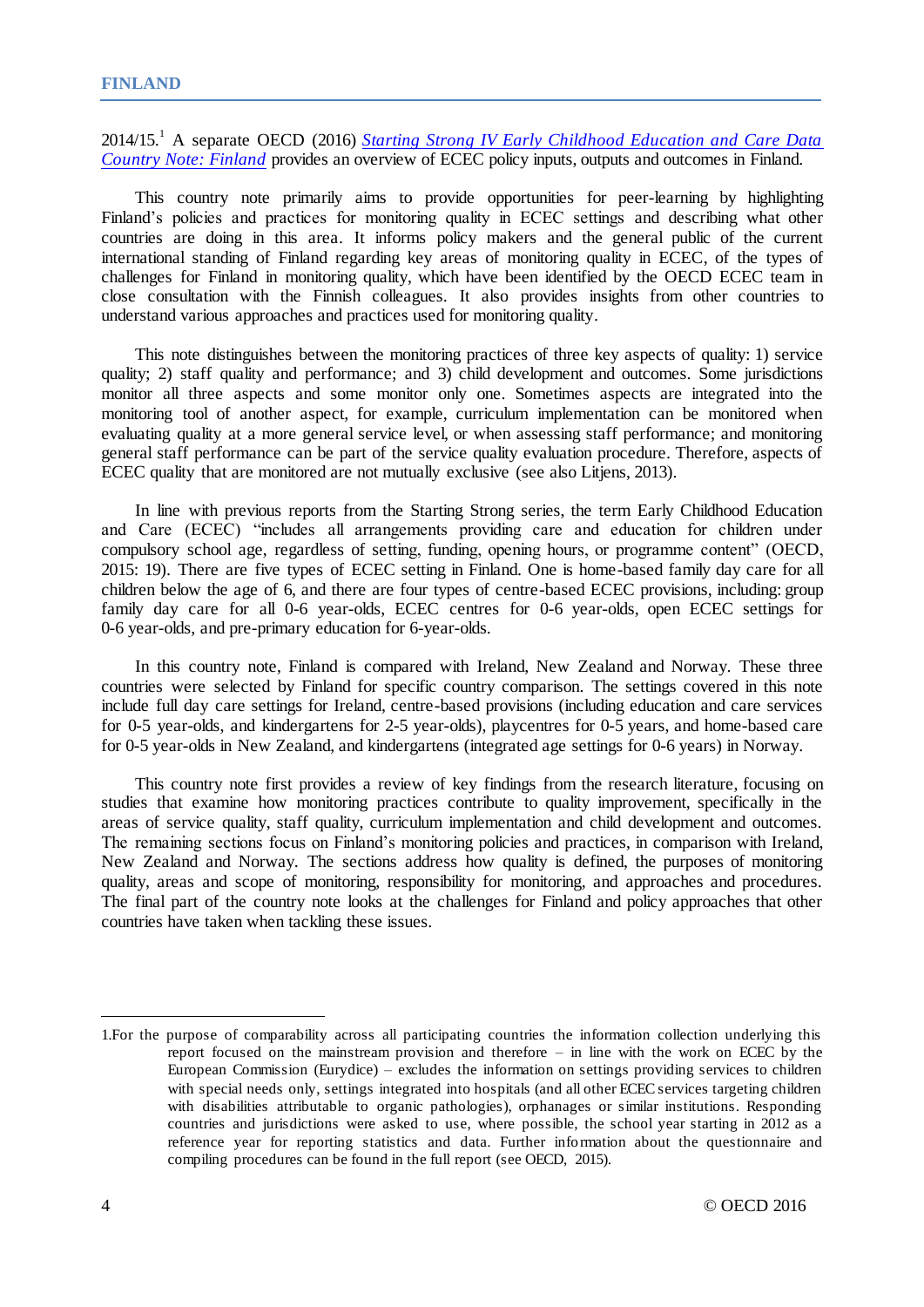#### **Monitoring matters: Overview of research findings**

- There is a significant body of research that shows the benefits of quality ECEC for child development (OECD, 2006). This body of research emphasises that the benefits of high quality ECEC are important for all children's outcomes, with evidence especially strong for disadvantaged children.
- Definitions of "quality" may differ between countries as it is a value- and cultural-based concept, and any definition of quality is subject to change over time (Kamerman, 2001). Service quality is usually defined by a set of structural (e.g. staff-child ratios) and process indicators (e.g. the quality of staff-child interactions) that contribute to practices that are markers of settings and staff performance.
- Staff quality is often linked to pre-defined criteria or professional standards (Rosenkvist, 2010). Child development encompasses various domains such as socio-emotional skills, health, motor skills, early numeracy, literacy and language skills. Quality indicators for children's development may be linked to pre-defined outcomes for different ages, learning standards, developmental goals or curriculum objectives. These outcomes can also be used over time to define the effectiveness of a setting and its staff (Rosenkvist, 2010).
- Service quality (including curriculum implementation), staff quality and child outcomes can be monitored using various practices and tools. It is often difficult to elicit the causality between monitoring and actual quality improvements; for instance, improvements in service quality are more likely to be the result of numerous policy developments.

# *Effects of monitoring service quality*

Overall, research supports the idea that monitoring and evaluation contributes to improvements in the quality of ECEC services (Litjens, 2013). Without monitoring, it is difficult to ensure that services are meeting their goals and aims (Cubey and Dalli, 1996). Studies show that monitoring quality can be associated with increased programme quality, for example, adopting higher standards can lead to improved ratings for settings (Office of Child Development and Early Learning, 2010; RAND, 2008).

There are a number of tools that can be used to monitor service quality, such as checklists, parental surveys, and rating scales. In the United States, ratings scales are frequently used to monitor quality. Some research has been conducted to assess the effectiveness of rating scales, for example, the validity of the Quality Rating and Improvement System (QRIS) (a rating scale) has been studied for its role as a tool to improve childcare quality. The study found that among providers using QRIS, service quality improved over time (Zellman et al., 2008). However, others studies have suggested that extensive coordination across services, agencies and data systems is required to attain this goal (Tout et al., 2009).

The effects of monitoring curriculum implementation are complex and although some studies indicate that such practices can lead to better staff quality and staff-child interactions (Danmarks Evalueringsinstitut, 2012), there is a clear gap in research about how the monitoring of curriculum implementation interacts with other monitoring practices of service and staff quality (OECD, 2012, Østrem et al., 2009).

# *Effects of monitoring staff quality*

The literature indicates that the quality of staff and their pedagogical activities have a large impact on children's well-being and development. It also suggests that the effective monitoring of staff quality is central to their professional development and improvement of ECEC services (Fukkink, 2011; OECD, 2012). From this research, however, it is difficult to draw wider conclusions about the impacts of monitoring staff quality (Litjens, 2013).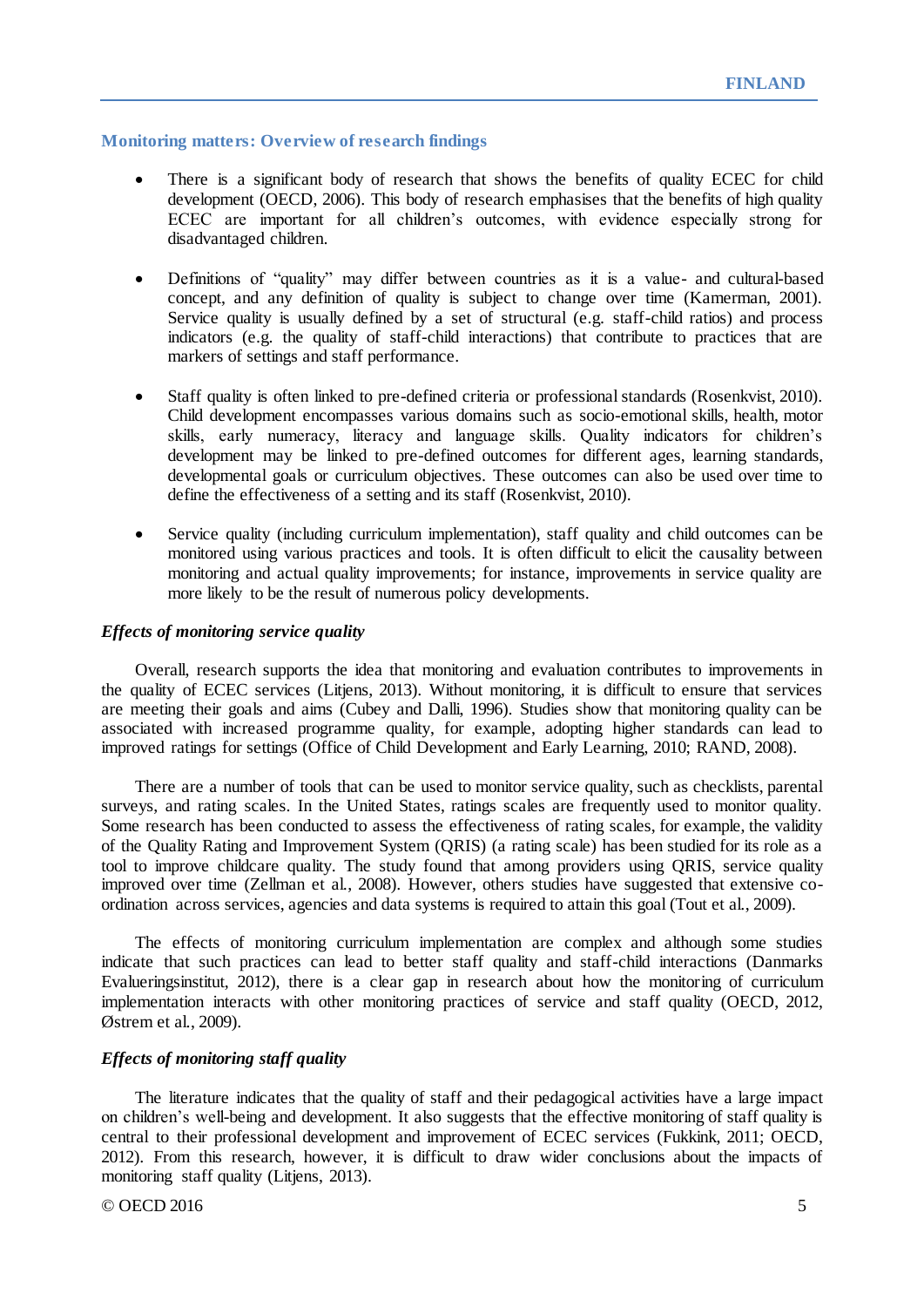Monitoring staff quality usually involves observations or self-evaluations in combination with the use of rating scales, checklists or portfolios, and can be part of monitoring service quality (Isoré, 2009). The Classroom Assessment Scoring System™ (CLASS) is an observation instrument that assesses the quality of teacher-child interactions in centre-based preschool classrooms. It was found that the CLASS observation tool can help teachers and schools improve the quality of their interactions with students as it identifies what interactions are rated higher and provides an opportunity to identify what practices they can improve (CASTL, 2011).

Studies show that self-evaluation can be an effective tool to support professional development and increase the quality of the service (Picchio et al., 2012). Self-reflection processes enable staff to be aware of their own strengths and weaknesses (Isoré, 2009; Cubey and Dalli, 1996), and lead to a greater awareness of ongoing activities and pedagogical processes (Sheridan, 2001).

In Belgium, a process-orientated self-evaluation instrument for staff in care settings contributed to staff professional development and teamwork. However, findings from research in the United Kingdom were more ambiguous, concluding that there needed to be more emphasis on how providers implement self-assessment procedures and initiate changes in their practice (Munton, Mooney and Rowland, 1997).

# *Effects of monitoring child development outcomes*

Research indicates that monitoring child development and outcomes can play an important role in improving teacher practices and service provision. Researchers emphasise the need for age-appropriate monitoring tools and for the assessment of development to be ongoing rather than at a particular point in time. This is because the development of young children evolves at a rapid pace and ongoing monitoring can more accurately capture how a child is developing (Meisels and Atkins-Burnett, 2000; NICHD, 2002).

The results from monitoring child development can foster staff interactions with children and facilitate the adaptation of curricula and standards to meet children's needs (Litjens, 2013). There is some evidence of positive relationships between the use of non-formal monitoring practices such as observation, documentation through portfolios or narrative assessments, and improved child outcomes (Bagnato, 2005; Grisham-Brown, 2008; Meisels et al., 2003; Neisworth and Bagnato, 2004).

Capturing children's skills and abilities at a single moment in time is a challenging proposition (Zaslow, Calkins and Halle, 2000). Brain sensitivity is higher and development more rapid in the period from birth to age eight than at later periods. To assess individual children's abilities in different domains, it is recommended that child outcomes are based on multiple sources of information, rather than single tests or monitoring practices, especially if assessment results are used for high-stakes decisions and tracking at an early age (NAEYC, 2010; Waterman et al., 2012).

# *Representing children's views in monitoring*

The importance of considering the view of the child in monitoring the quality of ECEC provision has been established, but more research and reflection on the validity of instruments and results and their effective implementation is needed (Meisels, 2007; NAEYC, 2010; Neisworth and Bagnato, 2004). Research on children's self-perception suggests that their perceptions can provide information on their development in areas such as academic competence, achievement motivation, social competence, peer acceptance, and depression and aggression, which are also important areas for staff evaluations and monitoring of their performance (Measelle et al., 1998).

# *Summary*

As indicated above, the literature indicates that it is critical to monitor quality at both system and service level. Recent research studies provide some indication that monitoring the quality of settings,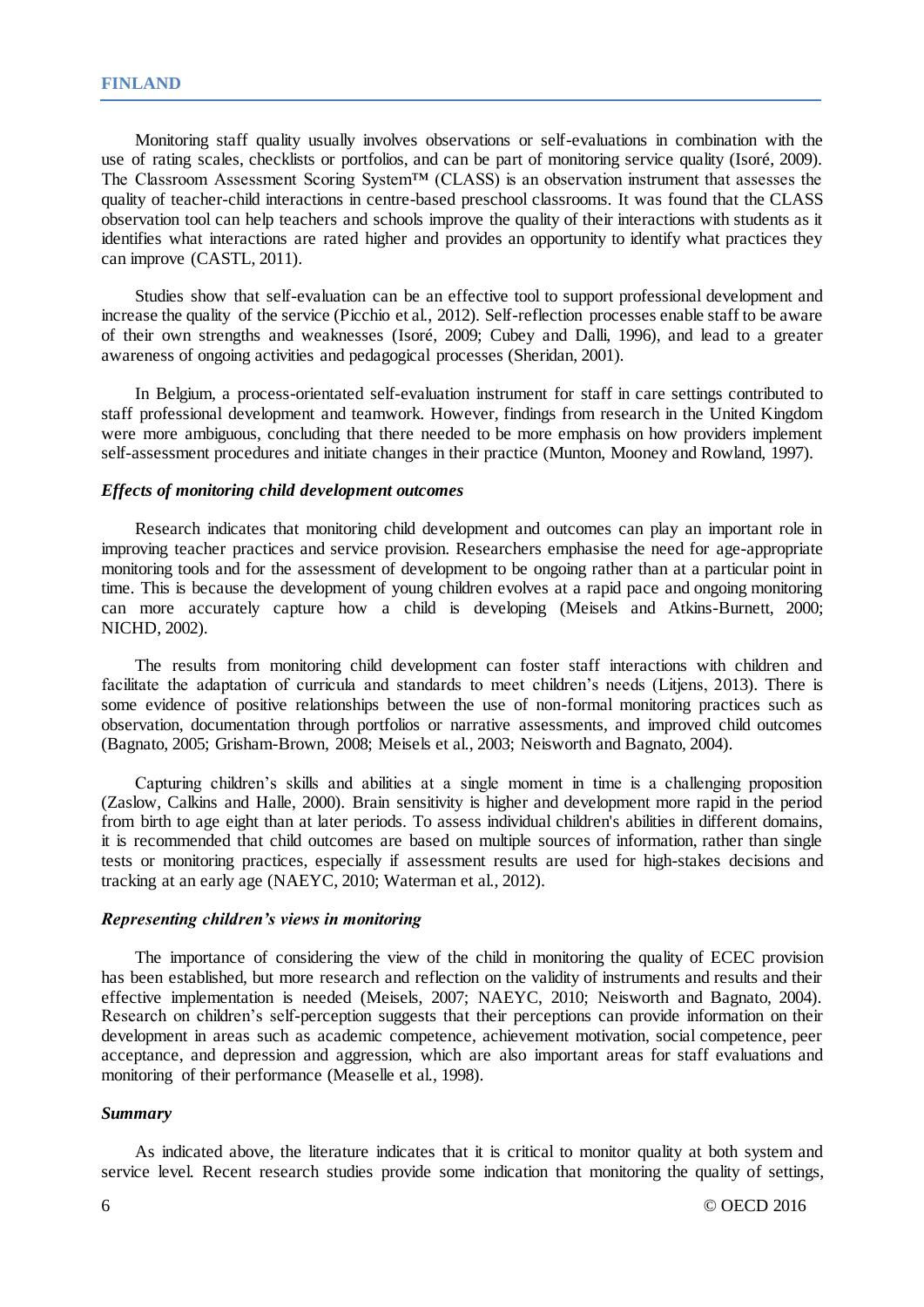staff and children's outcomes can lead to higher quality service provision. However, the literature also reveals some gaps and complexities in making causal links between monitoring practices and quality improvements. Further research into the effectiveness of monitoring tools across the three monitoring areas will provide a greater evidence base to help countries enhance quality in these areas.

#### **Monitoring quality: Where Finland stands in international comparison**

#### *How quality is defined in Finland*

Quality encompasses all the features of children's environments and experiences that are assumed to benefit their well-being and development (Litjens, 2013). These features include the use of a curriculum, staff characteristics, teacher or care giver behaviours and practices, and staff-child interactions, often referred to as process quality. Quality also includes structural features of ECEC settings, such as space, group size and safety standards (OECD, 2006; 2012). The literature points out that the definitions of quality differ between countries as it is a value- and cultural-based concept, meaning that definitions of quality tend to change over time (Kamerman, 2001). Most jurisdictions that participated in the *Starting Strong IV* study set out their definition of ECEC quality in their curricula or legislation. Alternatively they may set out quality expectations through minimum requirements or educational or developmental objectives for staff to achieve.

Quality in Finland is, like in most countries, implicitly defined through the minimum regulatory standards in place, which set out what aspects Finland regards as important for quality. Finland sets high expectations for the level of quality in ECEC and has high minimum staff qualifications, one of the most favourable staff-child ratios in OECD countries (OECD, 2012), and high requirements for safety and health and hygiene. Finland sets out its objectives for ECEC in the national curriculum guidelines for early childhood education and care (for 0-6 year-olds) and the core curriculum for preschool education (for 6-year-olds). These frameworks aim to provide uniform principles for high-quality activities, with a strong focus on what is expected from staff. In addition, the guidelines aim to enhance parental engagement in ECEC and stimulate co-operation with other early childhood services. Each municipality uses the frameworks to draft its own specific guidelines and local curriculum to meet the needs of their municipality and population (STAKES, 2005).<sup>2</sup> These frameworks complement the regulatory standards in setting out how quality in ECEC is defined in Finland.

In Ireland, quality is defined through regulations, a national quality framework, and a national curriculum framework. The Child Care (Preschool Services) (No 2) Regulations of 2006 govern early years services. They are deemed to be minimum requirements and have a strong focus on structural quality and health, safety, and the well-being of children aged 0-6 years. The regulations cover the health, welfare and development of the child, and management and staffing, among others. Ireland's quality framework for early years settings, *Síolta*, defines aspects that Ireland regards as important in providing quality education and care. It sets out the principles of ensuring a quality experience for early childhood education and consists of 16 standards and 75 components of quality. The standards cover topics such as the rights of the child, environments, play and curriculum. The framework is accompanied by a quality assurance programme that has been implemented in a small number of early years settings with the aim of helping settings enhance their level of quality. Participating settings undergo a process of self-evaluation, reflection, planning and implementing changes. With support from a professional mentor, settings are also required to develop a portfolio that describes and collects evidence of the quality of their practice. Based on the evaluation, good practices are identified and guidance is given to strengthen practices and further improve the level of quality.

l

<sup>2.</sup> The National Board of Education has been in charge of curriculum development in Finland since August 2015.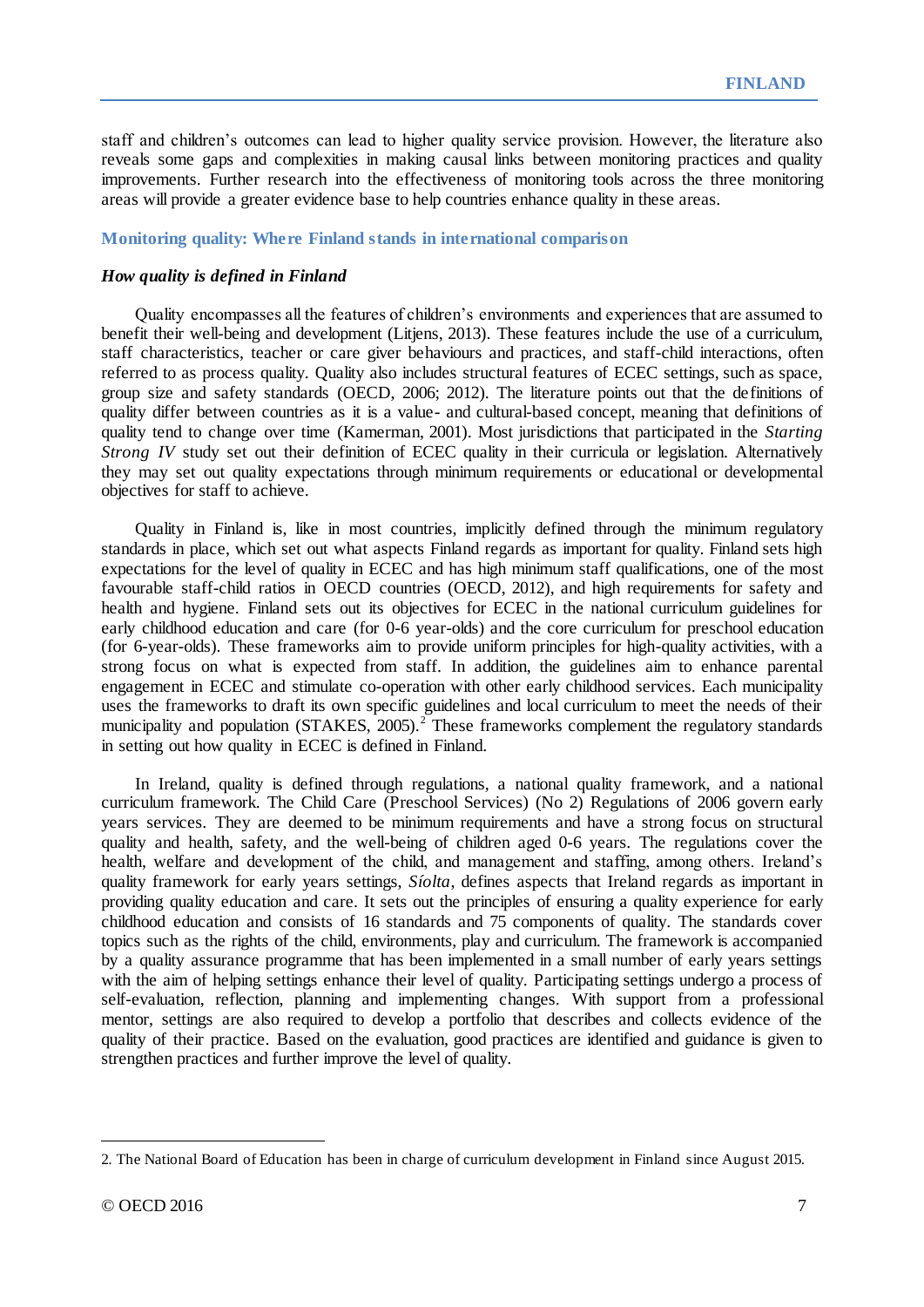In New Zealand, regulations indicate that all ECEC settings in the country have to implement *Te Whāriki*, the early childhood curriculum framework. The regulations, in combination with the curriculum framework, provide an indication of what constitutes quality for New Zealand. This is consistent with the majority of OECD jurisdictions, including Finland, where quality is defined implicitly through legislation or curriculum. The early childhood curriculum framework describes outcomes for ECE settings in terms of knowledge, skills and attitudes, and gives staff pedagogical guidance on how these can be achieved.

In Norway quality is defined through legislation (the Kindergarten Act, *Barnehageloven*) and the country's Framework Plan (*Rammeplan for barnehagens innhold o oppgaver*), which provides guidance on the content and pedagogical practices of kindergartens (OECD, 2015).

In some countries or municipalities quality is defined at the local rather than at the national level through national legislation or a national curriculum.

# *Why countries monitor the quality of services, staff and child development*

Countries reported various reasons for monitoring ECEC service and staff quality. Common reasons included: accountability with and without sanction or reward, informing policy making, informing the general public, improving the level of service quality, improving staff performance, identifying learning needs for staff, and enhancing child development and identifying children's learning needs. In all countries, improving service quality is the main purpose for monitoring both service and staff quality, followed by informing policy making. Monitoring service and staff quality is not usually conducted in order to identify learning needs for children or for accountability purposes without any sanctions or rewards. It is common to monitor service quality to inform the general public, including the users of ECEC settings, while this is fairly uncommon in monitoring staff performance (see Figure 1 and 2).



#### **Figure 1. Purposes of monitoring service quality**

Number of times cited by jurisdictions

*Note:* Purposes of monitoring service quality are ranked in descending order of the number of times they are cited by jurisdictions.

*Source*: OECD (2015), *Starting Strong IV: Monitoring Quality in Early Childhood Education and Care (ECEC)*, Table 3.1, OECD Publishing, Paris, <http://dx.doi.org/10.1787/888933243059>.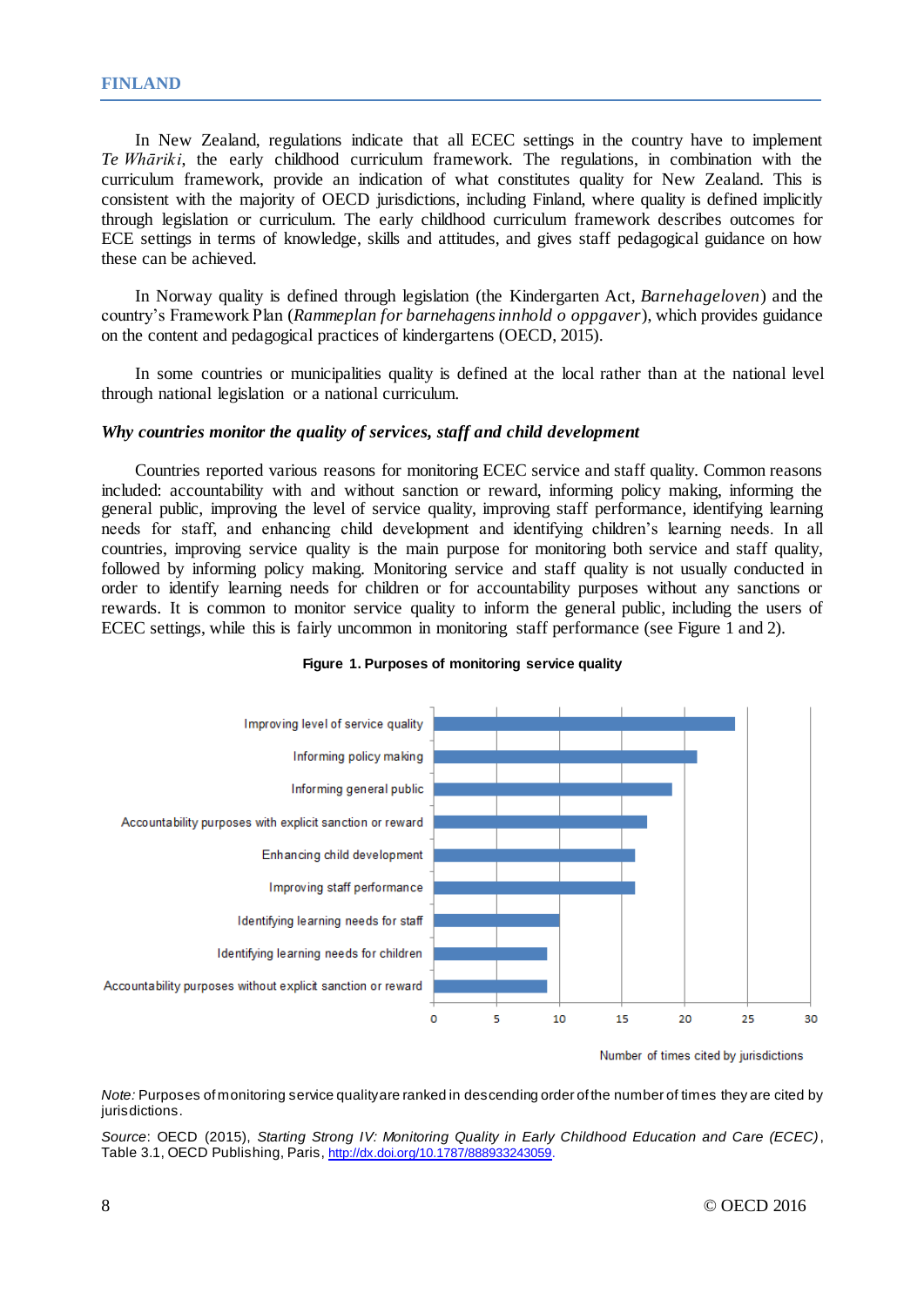In Finland, Ireland and Norway, the purposes for monitoring service quality are similar to those for monitoring staff quality. Finland, Ireland, New Zealand and Norway all monitor for accountability purposes, although in Finland it is without sanctions or rewards. In addition, all four jurisdictions monitor service and staff quality to inform policy making, improve the level of service quality, and enhance child development. Finland and Norway stand out in that they also monitor service quality to identify the learning needs of children. Finland also monitors service quality to enhance staff performance (as do New Zealand and Norway), to identify the learning needs of staff, and to identify the learning needs of children (as does Norway). Norway also monitors staff quality to analyse what training needs staff may have. New Zealand monitors service quality for a wide range of purposes that are mostly in line with those of Finland, but its main aims are to identify the training needs of staff and to enhance staff performance.



#### **Figure 2. Purposes of monitoring staff quality**

*Note:* Purposes of monitoring staff quality are ranked in descending order of the number of jurisdictions that cited these purposes. *Source:* OECD (2015), *Starting Strong IV: Monitoring Quality in Early Childhood Education and Care (ECEC)*, Table 4.1 OECD Publishing, Paris,<http://dx.doi.org/10.1787/888933243203>.

While the research literature suggests that child development outcomes are not usually used as a way of monitoring quality, many countries do monitor child development for various purposes. In line with the potential benefits suggested by research, the most commonly named reason for monitoring child development and outcomes is to enhance child development (16 jurisdictions out of 24), to identify the learning needs for children (16) and to improve the level of service quality (15).

Finland, New Zealand and Norway monitor child development to enhance service quality and identify children's learning needs in order to provide them with additional support when needed. Finland also monitors child development to improve staff performance and enhance child development (as does Norway), and to identify areas in which staff may need some training or support (as in New Zealand) (see Figure 3 for a complete overview of purposes). Ireland indicated that the monitoring of children's development is done at the setting level, which means that no information on child monitoring in Ireland is available.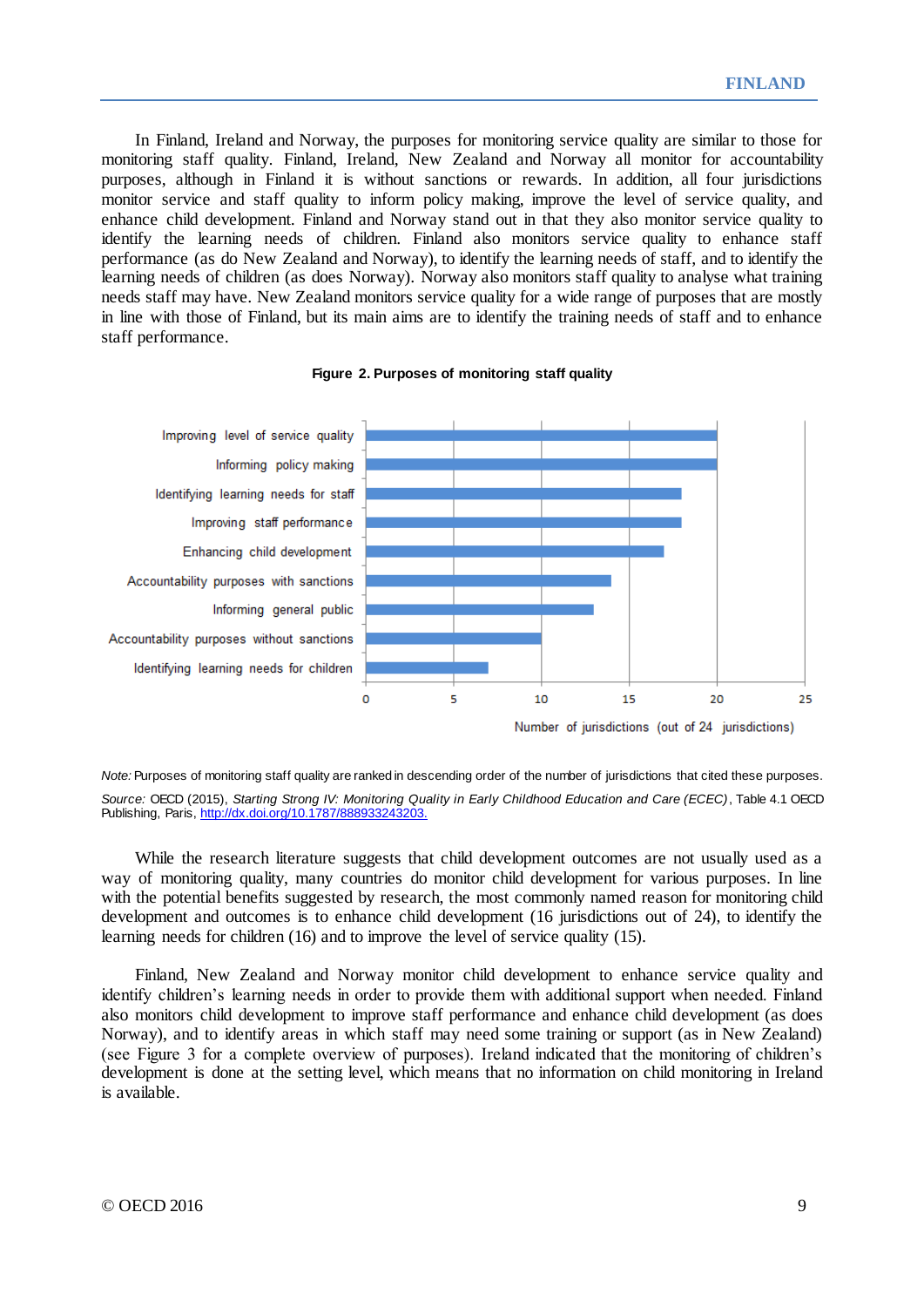



*Note:* Purposes of monitoring child development are ranked in descending order of the number of jurisdictions that cited these purposes.

*Source*: OECD (2015), *Starting Strong IV: Monitoring Quality in Early Childhood Education and Care (ECEC)*, Table 5.1. OECD Publishing, Paris,<http://dx.doi.org/10.1787/888933243334>.

# *Monitoring practices*

Countries use various approaches and practices for monitoring service quality, staff quality and child development. The practices used for monitoring service and staff quality can be either external or internal. The external monitoring of quality is done by an external agency, evaluator or office that is not part of the ECEC setting being monitored. In Finland, due to the decentralised system where the responsibility for monitoring is at the regional and municipal level, regional state administrative agencies are responsible for conducting inspections, together with the municipalities and settings. Inspections are conducted when a complaint or problem has been identified in an ECEC setting.

In Norway, municipalities are responsible for carrying out inspections. This is similar to Germany's monitoring system. In Ireland and New Zealand, a national agency is responsible for conducting external evaluations or inspections: in Ireland, this is the Child and Family Agency (for full day care services); and in New Zealand it is the Education Review Office (ERO) for all ECEC settings. Internal monitoring practices are conducted by evaluators who also work in the setting, such as managers and practitioners. Internal evaluations for service quality are common in Norway and New Zealand, and for staff quality in Finland, New Zealand and Norway.

External monitoring practices include: inspections, surveys and peer reviews (when conducted by, for example, a teacher from another ECEC setting). Internal practices include: self-evaluations, peer reviews, and tests for staff (for staff quality only). External inspections and internal self-evaluations are the most common methods or practices used to monitor service and staff quality. Finland, Ireland, New Zealand and Norway all conduct external inspections. However, in New Zealand these only focus on service quality, whereas in the other three countries they also cover overall staff and service quality (see Table 1). Many countries use self-assessments to monitor service and/or staff quality, including Finland (for staff quality), New Zealand (for both) and Norway (for both). New Zealand indicated that staff appraisal reviews, indicated as peer reviews in the table below, are commonly conducted by leaders or managers, while in Finland parental surveys are used to monitor service quality.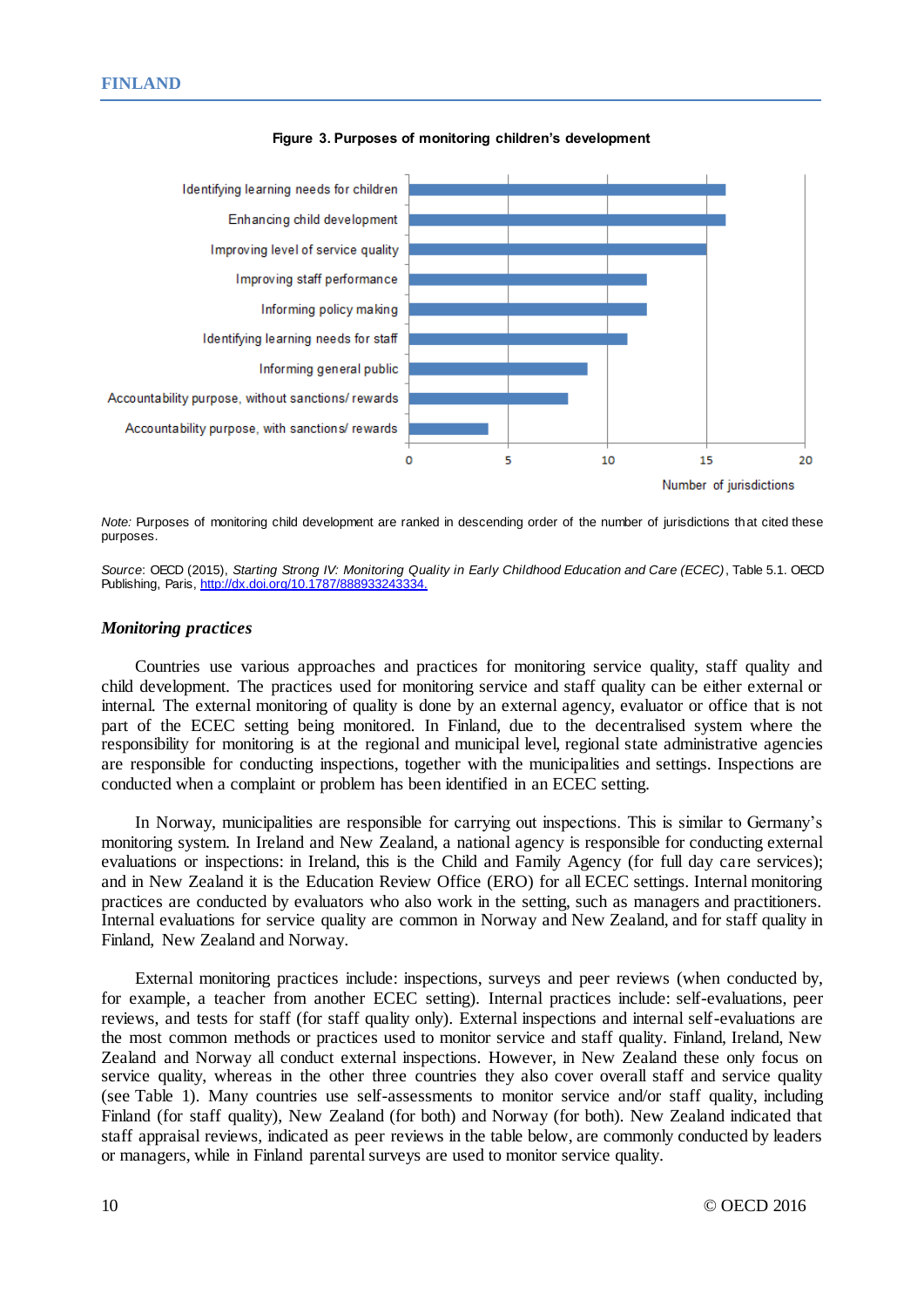|                    | <b>External practices</b> |                | Internal practices |                 |                    |                                    |
|--------------------|---------------------------|----------------|--------------------|-----------------|--------------------|------------------------------------|
|                    | <b>Inspections</b>        | <b>Surveys</b> | Peer<br>reviews    | Peer<br>reviews | Tests<br>for staff | Self-<br>assessment/<br>evaluation |
| <b>Finland</b>     | X                         | X (Service)    |                    |                 |                    | X (Staff)                          |
| <b>Ireland</b>     | X                         |                |                    |                 |                    |                                    |
| <b>New Zealand</b> | X (Service)               |                |                    | X (Staff)       |                    | Χ                                  |
| Norway             | X                         | X (Service)    |                    |                 |                    | Χ                                  |

#### **Table 1. Monitoring practices for service and staff quality**

*Notes:* In Finland, external monitoring practices take the form of inspections only in response to complaints. For internal monitoring practices, municipalities make the decision themselves, although self -assessments are frequently implemented. In New Zealand, external inspections of service quality, but not staff quality, are conducted. Peer review s refer to staff appraisal review s of ECEC staff conducted by leaders and/or managers.

*Sources*: OECD (2013), Online Survey on Monitoring Quality in Early Learning and Development, Netw ork on ECEC, OECD, Paris OECD (2015), *Starting Strong IV: Monitoring Quality in Early Childhood Education and Care (ECEC),* OECD Publishing, Paris, Table 3.2 <http://dx.doi.org/10.1787/888933243065> and Table 4.2 <http://dx.doi.org/10.1787/888933243213>.

Direct assessments, observational tools and narrative assessments are commonly used to monitor child development. Direct assessments test children at a certain point in time, while narrative assessments, and usually observational tools, monitor children's development on an ongoing basis. In Finland, child development is monitored at the municipal and setting level. The practices implemented to monitor children's development are decided at the setting level, although narrative assessments and observational tools are commonly used. New Zealand mostly uses narrative assessments, such as learning story frameworks and portfolios. In Norway and Ireland, the practices implemented to assess child development are decided at the setting level and therefore differ between regions and provisions (OECD, 2015).

# *Areas and scope of monitoring*

There are a number of different aspects or areas that can be monitored in relation to service<sup>3</sup> and staff quality.<sup>4</sup> When monitoring child development, other aspects more directly related to outcomes, skills, and aptitudes a child can develop are monitored. These include language and literacy skills, numeracy skills, socio-emotional skills, motor skills, autonomy, creative skills, practical skills, health development, well-being, science skills, and Information and Communication Technology (ICT) skills.

# *Service quality*

All jurisdictions indicated that regulatory aspects of service quality are monitored during inspections. Safety regulations are most frequently monitored (in 23 out of 24 jurisdictions), followed by health and hygiene regulations (22) and staff qualifications (22). Staff-child ratios (21) and space requirements (19) are also commonly monitored. Working conditions are not frequently monitored as part of service quality. Finland is the only country of the four that does not commonly monitor the planning of work, or staff and financial resource management during inspections (see Table 2).

 $\overline{\phantom{a}}$ 

<sup>3.</sup> For service quality, these aspects are: staff-child ratios, indoor/outdoor space, health and/or hygiene and safety regulations, learning and play materials, minimum staff qualifications, planning of work and staff, the working conditions for staff, implementation of the curriculum, human resource management and financial resource management.

<sup>4.</sup> For staff quality, these aspects are: staff qualifications, process quality, use of materials, time management, knowledge of subjects, overall quality of teaching/caring, teamwork and communication skills, communication between staff and parents, management and leadership, working conditions, professional development opportunities and child outcomes.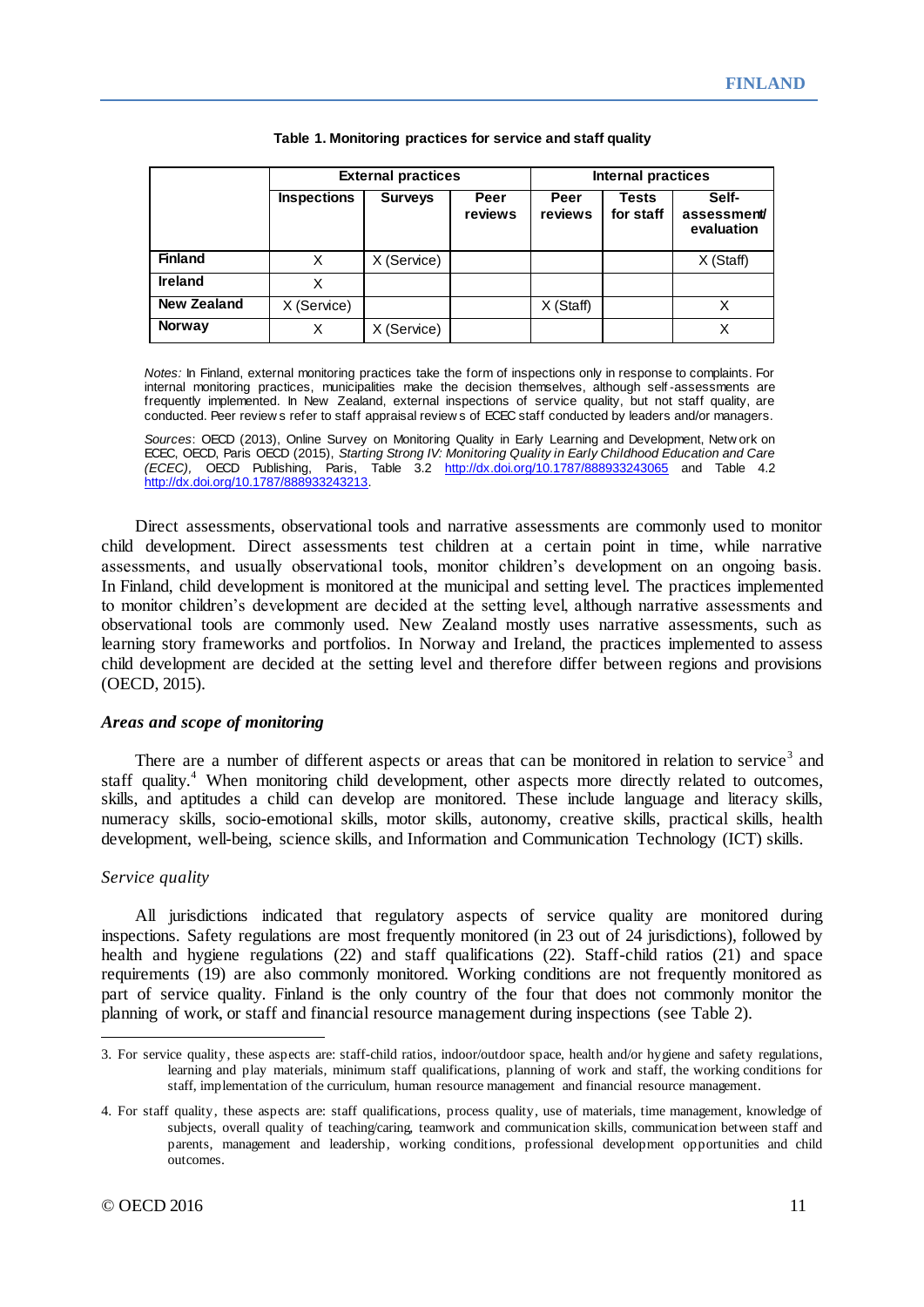| Jurisdiction    | Type of<br>setting   | ratios<br>Staff-child | space<br>Indoor/outdoor | and/or hygiene<br>regulations<br>Health | regulations<br>Safety | play<br>use<br>and<br>material in<br>Learning | staff<br>qualifications<br>Minimum | of work/staff<br>Planning | conditions<br>Working | implementation<br>Curriculum | resource<br>management<br>Human | resource<br>management<br>Financial |
|-----------------|----------------------|-----------------------|-------------------------|-----------------------------------------|-----------------------|-----------------------------------------------|------------------------------------|---------------------------|-----------------------|------------------------------|---------------------------------|-------------------------------------|
| <b>Finland</b>  | AII ECEC<br>settings | X                     |                         | X                                       | X                     |                                               | X                                  |                           |                       |                              |                                 |                                     |
| Ireland         | Full day care        | X                     | X                       | X                                       | X                     | X                                             | X                                  | X                         |                       |                              | X                               | X                                   |
| New<br>Zealand* | AII ECEC<br>settings | X                     |                         | $\times$                                | X                     | X                                             | X                                  | X                         |                       | X                            | X                               | X                                   |
| Norway          | AII ECEC<br>settings | X                     | X                       | X                                       | X                     |                                               | X                                  | X                         |                       | X                            |                                 | X                                   |

**Table 2. Aspects of service quality monitored through inspections**

*Note:* \*For New Zealand, data on inspections refer to the inspections conducted by ERO and do not refer to the inspections conducted by the Ministry of Education for licensing purposes. The aspects monitored through inspections for licensing purpos es are different. In New Zealand, ERO has evaluation indicators in place for its review s of education and care centres, kindergartens and playcentres. ERO also has separate evaluation indicators for its review s of *Kōhanga Reo* (Maori language nests). ERO has recently revised its evaluation indicators for review s of home-based services and is in the process of revising its indicators for hospital-based early childhood services.

*Source*: OECD (2015), *Starting Strong IV: Monitoring Quality in Early Childhood Education and Care (ECEC)*, Table 3.3, OECD Publishing, Paris, http://dx.doi.org/10.1787/888933

All four countries monitor staff-child ratios, health and hygiene regulations, safety requirements and minimum staff qualifications. Finland's inspections have a strong focus on regulatory aspects. Inspections in the other three countries commonly focus on additional aspects, including financial resource management and planning of work. Ireland and Norway monitor space requirements, while Ireland and New Zealand commonly inspect the learning materials in use and human resource management. New Zealand and Norway also pay attention to curriculum implementation. Similar aspects to inspections may be monitored during self-evaluations, although they usually pay stronger attention to communication among staff members and with parents, and collaborations (OECD, 2015).

# *Staff quality*

Staff quality is monitored at the municipal level in Finland and monitoring generally has a broad focus, such as:-process quality, the implementation of the curriculum, overall quality of teaching and teamwork and communication among staff. It also addresses the use of materials, time management and planning, and staff knowledge of subjects. Finland is also one of few countries where inspections commonly monitor working conditions and professional development opportunities for staff. In New Zealand, ERO monitors early childhood services' systems and processes for performance management of staff, including staff appraisal. ERO does not conduct individual staff assessments, which are conducted internally in ECEC settings, but it does investigate the quality of the systems and processes for staff appraisal. Any matters of compliance are reported to the Education Council, which is responsible for teacher registration and ongoing certification. The performance appraisal system in an ECEC setting focuses on the implementation of the curriculum, the overall quality of teaching and instruction, teamwork and communication, communication between staff and parents, management and leadership, and overall process quality. Norway's inspections of overall staff quality focus on fewer aspects: staff qualifications, curriculum implementation, overall quality of teaching and caring, and management and leadership. Ireland's inspections of staff quality focus mainly on staff qualifications (OECD, 2015).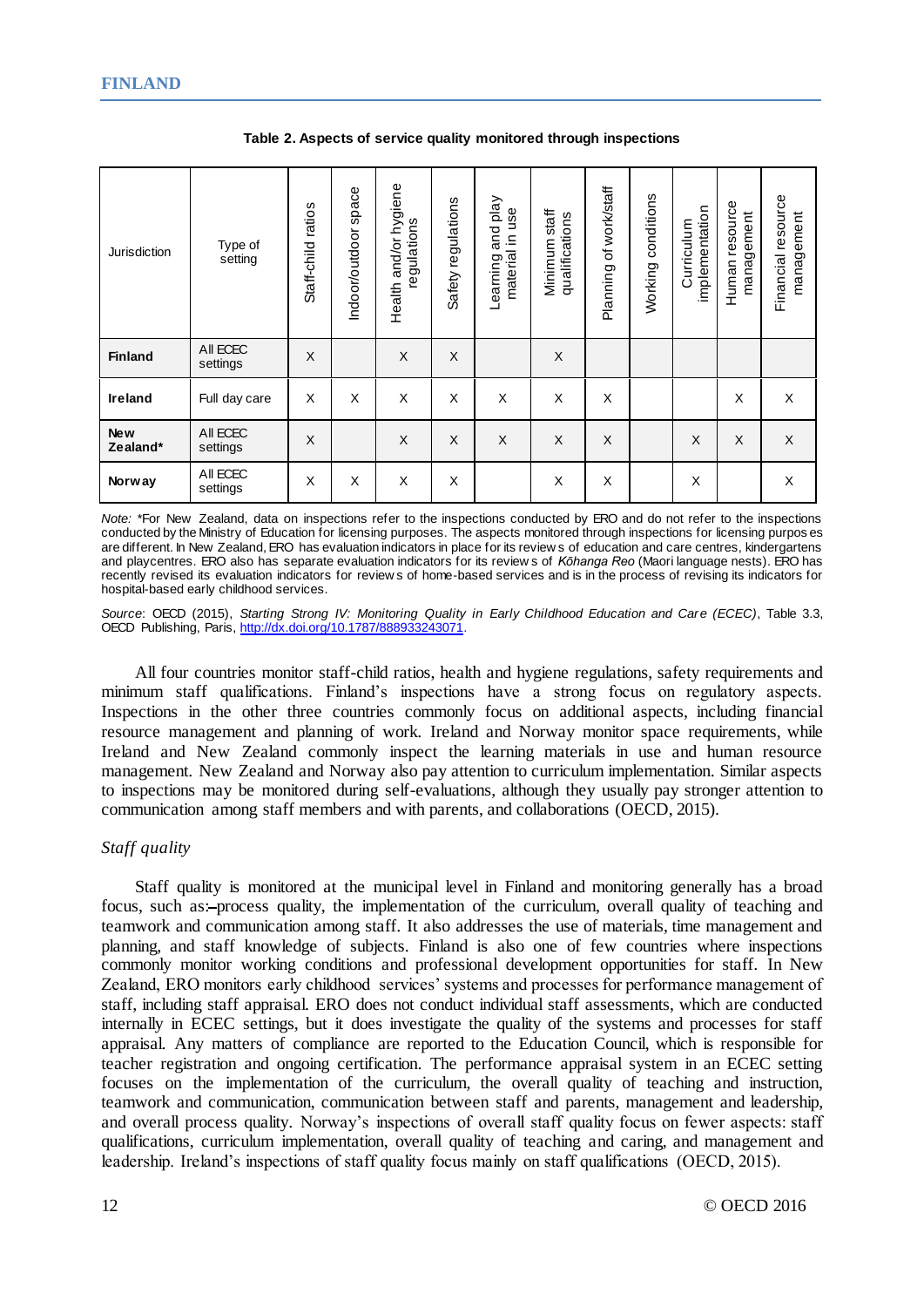# *Child development and outcomes*

Among the participating countries, the most common aspects of child development monitored are language and literacy, socio-emotional skills and motor skills. Language and literacy skills are more commonly monitored through direct assessments than socio-emotional and motor skills. Observations and narrative assessments, rather than direct assessments, are more likely to be used to assess children's development. At the setting level in Finland, all areas of child development (listed in Figure 4), except for ICT skills, are commonly monitored. In Norway, all areas may be monitored but will vary across municipalities. In New Zealand and Ireland, the areas assessed vary by setting and within settings.



#### **Figure 4. Areas of early child development monitored, by monitoring method**

*Notes:* Developmental areas are ranked in descending order of the number of jurisdictions that cited observations and narrative assessments to monitor development areas*.*

Information on the use of direct assessments and observations and narrative assessments to monitor developmental areas is based on 21 jurisdictions.

Sources: OECD (2013), Online Survey on Monitoring Quality in Early Learning and Development, OECD Netw ork on ECEC, Table A5.1, OECD, Paris; OECD (2015), *Starting Strong IV: Monitoring Quality in Early Childhood Education and Care (ECEC)*, Chart 5.3, OECD Publishing, Paris[, http://dx.doi.org/10.1787/888933243423](http://dx.doi.org/10.1787/888933243423)

# *Monitoring system design, responsibilities and evaluator training*

#### *Design*

Various stakeholders are involved in the design and monitoring of ECEC services. These generally involve the ministry in charge of ECEC (national or regional), an independent national agency, and/or local authorities.

In Finland, there is no one single national monitoring system in place; municipalities themselves are responsible for developing their own monitoring system. However, Finland acknowledges the importance of a national monitoring system, and the new ECEC Act (*Varhaiskasvatuslaki*), which came into effect in August 2015, indicates that all ECEC settings should be internally and externally evaluated at the municipal and setting level. The National Evaluation Centre (FINEEC) has been responsible for planning national evaluations of ECEC since August 2015 (Act on ECEC).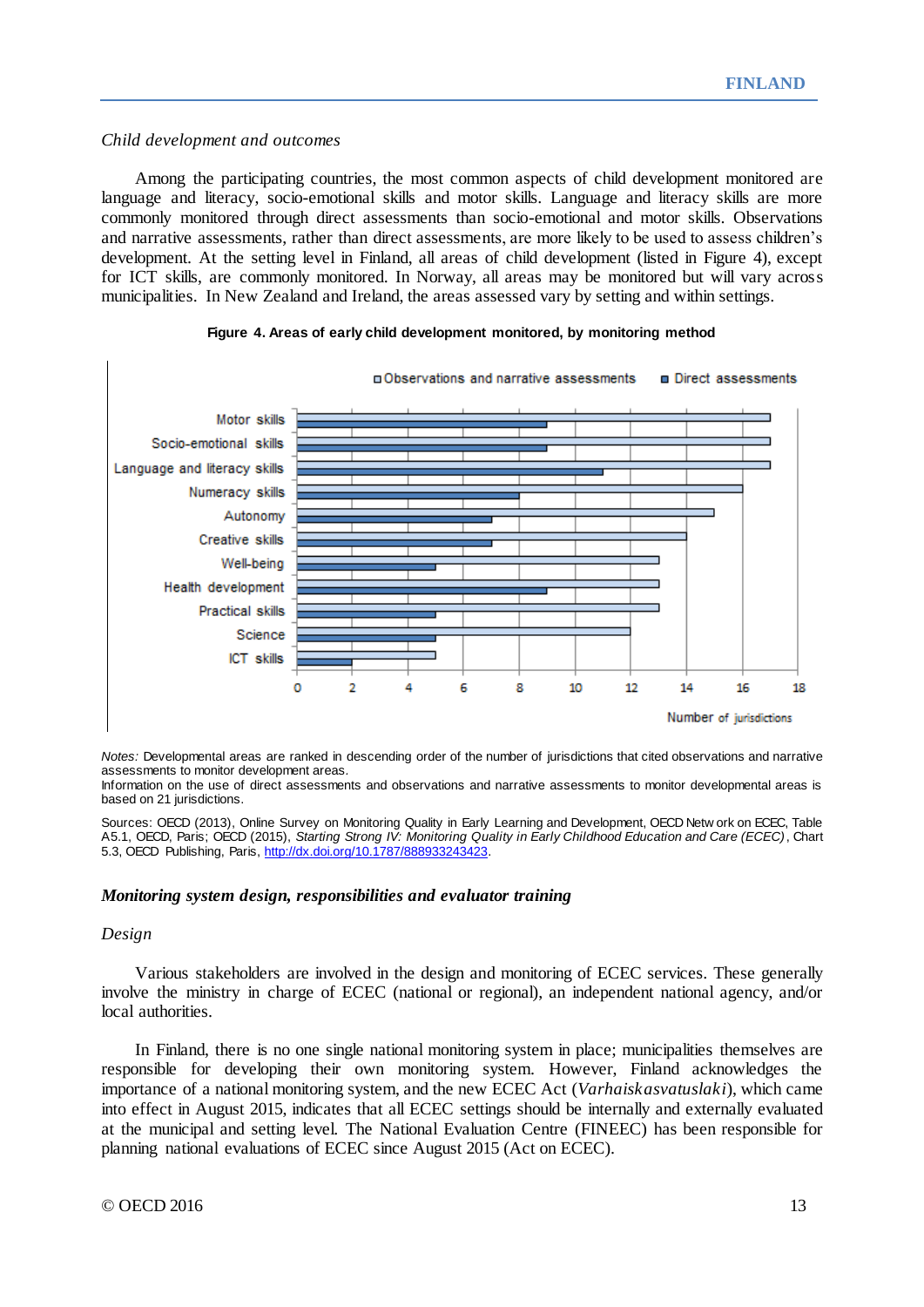In Norway, municipalities hold overall responsibility for developing monitoring systems, however, the Ministry of Education and Research develops guidance material on the process of the inspections. In New Zealand, ERO designed the monitoring system in consultation with the Ministry of Education. ERO is responsible for evaluating and publicly reporting on the quality of education and care of children in all New Zealand schools and early childhood services. ERO has an ongoing programme to review its evaluation methodologies. In 2012-13 it revised its methodology for centre-based services, and it has recently reviewed its methodology for reviews of home-based education and care services. It is currently revising the way it reviews hospital-based education and care services, which are a small but unique part of its ECE sector. The current Irish monitoring system is designed by the Child and Family Agency, the body responsible for ensuring compliance with the legislation. The National Quality Framework for Early Childhood Care and Education forms the basis of the monitoring system. It was developed in 2006 by the then Centre for Early Childhood Development in Education, which was an agency under the Department of Education and Skills. This national quality framework document frames the quality standards, regulations and components on which inspections are based and to which each ECEC setting must adhere.

#### *Responsibility*

Among the 24 participating countries and jurisdictions, half have integrated systems of governance for ECEC, and half have split systems of governance. In integrated systems, the responsibilities for childcare and early learning are within one ministry or authority, and ECEC services generally provide integrated care and education. In split systems, the responsibilities for childcare (usually for children 0 to 3 years) and early education (generally for children aged 3 or 4 and above) are split between different ministries or authorities. There also tend to be different providers for childcare and early education. Finland, New Zealand and Norway have an integrated ECEC system, with one ministry responsible for ECEC. Ireland has a split system, where the Department of Health and Children is responsible for all children below the age of 4 in ECEC, and the Department of Education and Science is responsibility for 4-6 year-olds in ECEC. Responsibilities for certain aspects of ECEC, such as financing or curriculum development, are often at the regional or local authority level.

In Finland and Norway, responsibilities are shared between the central and municipal levels. Standard setting is done at the national (central) level in Finland, while responsibilities for financing and curriculum development are shared between the national and municipal level. The curriculum frameworks in Finland are designed at the national level but municipalities and all public and private ECEC settings are required by law to adopt, and adapt, the national curriculum framework and guidelines In Ireland and New Zealand, responsibility for certain aspects of ECEC quality (financing, minimum standard setting, curriculum development and monitoring of quality) are held at the central government level. In New Zealand, ERO is responsible for monitoring all types of ECEC services. ERO largely recruits review officers (evaluators) from the education sector who have a background in management/leadership and/or teaching in schools or early childhood services. In Ireland, the Health Authority is the regulatory body responsible for setting standards, and the National Council for Curriculum and Assessment (under the Department of Education) is responsible for curriculum development.

Funding for monitoring ECEC services in OECD countries comes from a mix of public and private sources. Public funding can be from national, regional or local/municipal governments. In some countries, the funding sources for monitoring quality differ depending on the type of setting. In Finland, the National Evaluation Centre (FINEEC) has been responsible for national evaluations of ECEC since August 2015, and funding for monitoring comes from national public funding. However, evaluations of individual settings, planned and conducted by themselves, remain the responsibility of municipalities and are funded at the municipal level. In Ireland and New Zealand, the monitoring of ECEC is financed by public funding at the central level (OECD, 2015).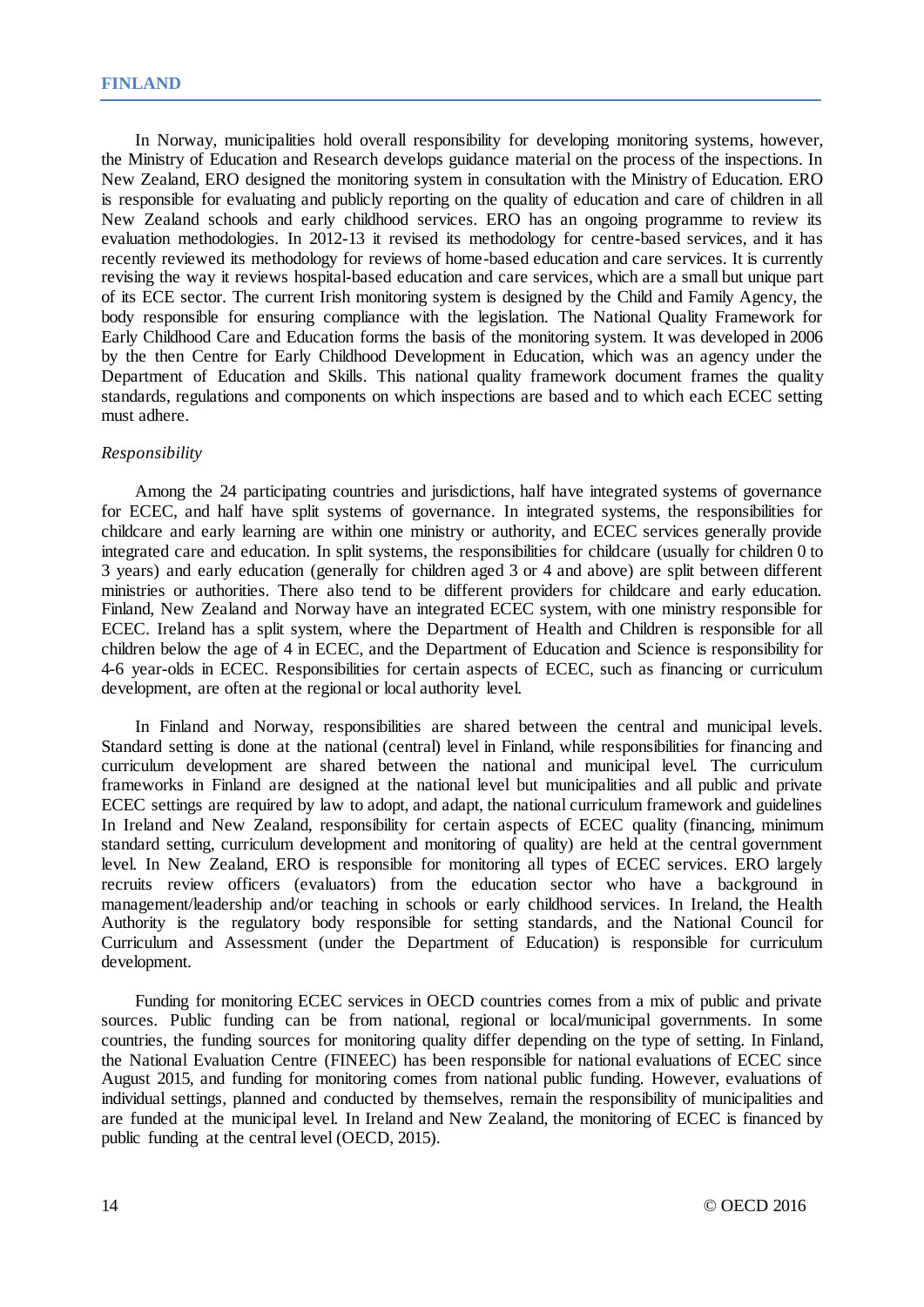# *Qualification and training of evaluators*

Research suggests that evaluators need to receive training to apply monitoring practices and tools to ensure these are properly understood, and that practices result in consistent and objective judgments (Waterman et al., 2012).

In the vast majority of jurisdictions, pre-service education or training, on-the-job training or other types of training are offered to evaluators. Two-thirds of jurisdictions (16) reported that external assessors/evaluators receive on-the-job or in-service training. Training for assessors can focus on various skills or aspects of ECEC. Finland does not provide specific training for external or internal assessors/evaluators (see Table 3). Some evaluators have specific formal training, but it is not systematic. In New Zealand, ERO places a strong emphasis on the importance of continuous learning and ERO evaluators receive on-the-job or in-service professional learning and development. Evaluators also have the opportunity to undertake further tertiary-level study in evaluation. ECEC professionals and managers with evaluator roles also receive evaluation training, although this training differs from the training for ERO evaluators. Norway prepares external evaluators mainly through on-the-job training, while staff are prepared for evaluations during their pre-service education programme (OECD, 2015).

|                |                    | No, not specifically | Yes, through pre-<br>service education/<br>training | Yes, through on-<br>the-job or in-service<br>training |
|----------------|--------------------|----------------------|-----------------------------------------------------|-------------------------------------------------------|
| <b>Finland</b> | External assessors |                      |                                                     |                                                       |
|                | Internal assessors |                      |                                                     |                                                       |
| <b>Ireland</b> | External assessors |                      |                                                     | Χ                                                     |
|                | Internal assessors |                      |                                                     |                                                       |
| New Zealand    | External assessors |                      |                                                     |                                                       |
|                | Internal assessors |                      |                                                     |                                                       |
| <b>Norway</b>  | External assessors |                      |                                                     |                                                       |
|                | Internal assessors |                      |                                                     |                                                       |

|  | Table 3. Training of external and internal evaluators |  |
|--|-------------------------------------------------------|--|
|--|-------------------------------------------------------|--|

Notes*:* In Finland, some evaluators have some evaluation training, but the training is not systematic at the national or municipal levels. In Ireland, internal evaluations are not commonly used, although as part of the new *[Síolta](http://www.siolta.ie/)* National Quality Framew ork, settings w ill implement self-evaluations. How ever, this has only been implemented in a small number of settings so far.

*Sources:* OECD (2013), OECD Netw ork on ECEC's Online Survey on Monitoring Quality in Early Learning and Development, OECD, Paris; OECD (2015) Starting Strong IV: Monitoring Quality in Early Childhood Education and Care (ECEC), OECD Publishing, Paris, Tables A2.4 <http://dx.doi.org/10.1787/888933243001> and Table A2.[6 http://dx.doi.org/10.1787/888933243026](http://dx.doi.org/10.1787/888933243026).

# *Implementation of monitoring practices*

# *Monitoring tools (instruments)*

#### Service quality

The main practices used to monitor service quality are external evaluations/inspections and parental surveys, as well as internal self-evaluations. There are various tools that can be used to carry out these practices.

In Finland, data collection instruments are not prescribed and therefore differ between municipalities or ECEC settings. In Norway, surveys taken by inspectors, checklists and parental surveys are commonly used in combination with interviews and analysis of internal documentation. Ireland and New Zealand both commonly use interviews and observations. In New Zealand this is complemented by results of self-evaluations, and, in Ireland by checklists and analysis of internal documentation (OECD, 2015).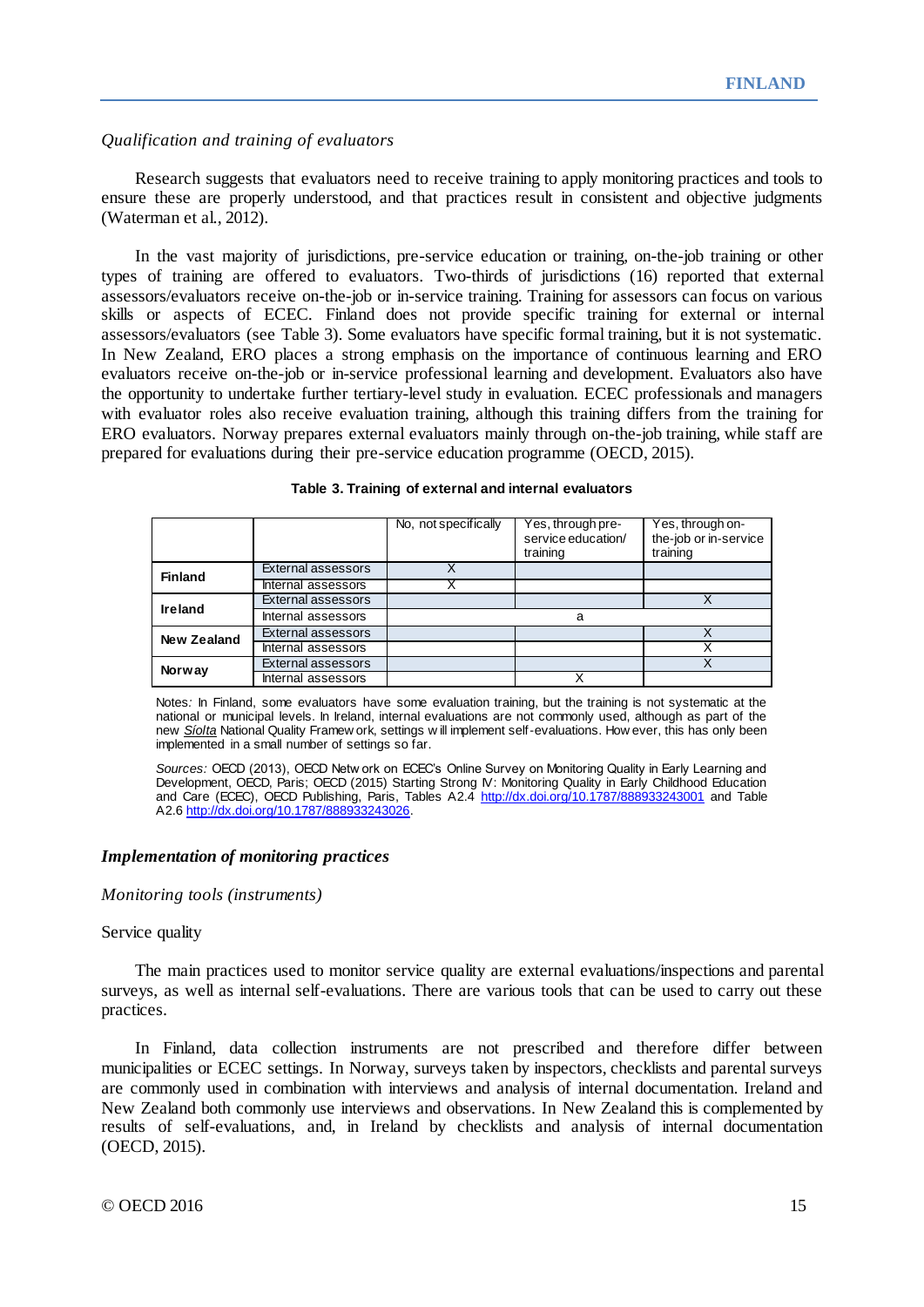Internal evaluation is often used in combination with external evaluation/inspections to monitor service quality, which is the case in New Zealand and Norway. There are various internal evaluation tools used to monitor service quality across ECEC settings. The most common self-evaluation tools are self-reported questionnaires/surveys (12), self-reflection reports/journals (12), checklists (11), and portfolios (8). Video feedback is used in three jurisdictions: the Czech Republic, the Slovak Republic and Sweden. The data collection processes or instruments used to carry out internal evaluations in New Zealand vary across settings. This is also the case in Norway, where individual settings have discretion to determine which collection processes or tools are used.

# Staff quality

In many countries staff quality is monitored in the same way as service quality and includes a mix of external and internal practices. However, there can also be differences in the focus, aspects monitored and instruments used.

External monitoring and evaluation practices of staff quality include inspections, parental surveys, and peer reviews. Similar to the monitoring of service quality, inspections (external evaluations) of staff quality are undertaken in all 24 jurisdictions. In Finland, no instruments or tools to monitor staff quality are prescribed (as with service quality) at the national level and the instruments used to monitor staff quality are decided by municipalities or settings.

Internal monitoring procedures are also conducted for staff quality. In Finland, Norway and New Zealand, self-assessments are commonly used to monitor staff performance. Tools or instruments for self-evaluations differ between municipalities or settings in Finland. In New Zealand, peer reviews conducted by managers and leaders are used. In New Zealand, ERO reviews the systems for staff appraisal in ECEC settings, but does not evaluate the performance of individual staff. The monitoring of individual staff quality in New Zealand is conducted at the setting-level, and teacher criteria indicate which requirements staff should meet. The evaluation processes used for peer reviews in New Zealand are: observations, results of the staff member's self-evaluation, analysis of staff documentation, and portfolios prepared by staff. Peer reviews are not commonly used in Ireland, Norway and Finland. Portfolios are used for staff self-evaluations in New Zealand, together with self-reflection reports or journals. In Norway, portfolios are also commonly used during internal staff evaluations, alongside self-reported questionnaires, checklists, and video feedback (OECD, 2015).

#### Child development

Across participating countries, monitoring child development and outcomes is mostly done through internal practices, with an important role also taken by external agencies. This is in line with the fact that in many countries, the monitoring of child development and outcomes takes place more frequently than in other areas, often on a continuous basis or several times per year. The three main tools used to monitor child development are: 1) direct assessments (tests of children and screening); 2) narrative assessments (storytelling and portfolios); and 3) observational tools (rating scales and checklists). As Table 4 shows, there is some variation in the combination of tools used.

The majority of jurisdictions use observational tools (primarily checklists), however these often vary by type of ECEC setting. Narrative assessments are also common, while direct assessments through testing and screening are used less often. Finland reports using both narrative assessments and observational tools, although the tools used in practice are determined by individual settings and municipalities. In Norway, settings can decide which instruments they use to monitor children's assessment. In New Zealand, portfolios and storytelling methods are most commonly used to assess and monitor child development. Direct assessments through testing are not used in any of these four countries (OECD, 2015). In Ireland, no instruments and tools are prescribed for monitoring child development and no data on the most common tools used is available at national level.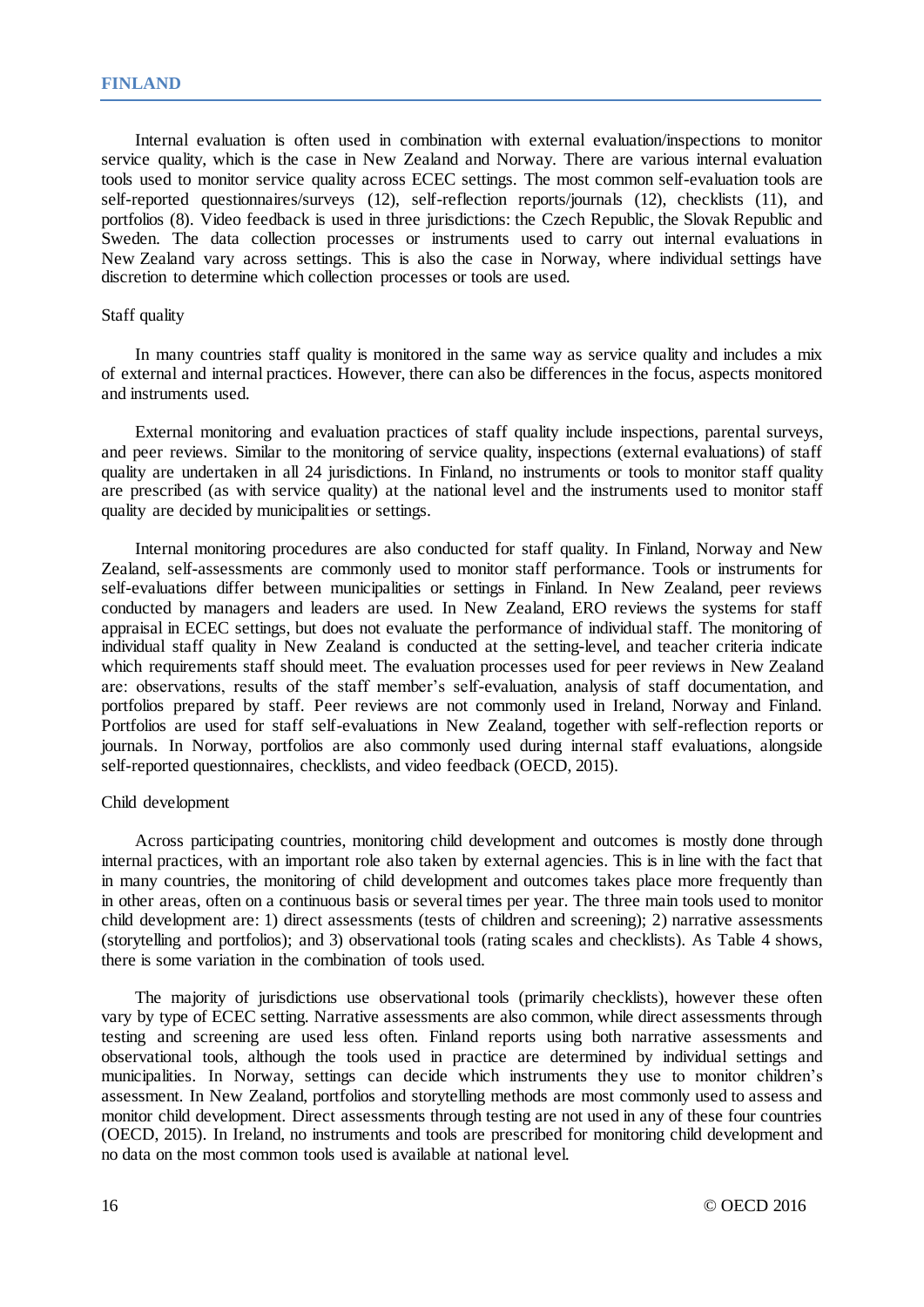|                |                                    | Direct assessments | Narrative assessments |                   | Observational tools |                   |  |  |  |
|----------------|------------------------------------|--------------------|-----------------------|-------------------|---------------------|-------------------|--|--|--|
| Country        | Tests for<br>children              | Screening          | Storytelling          | <b>Portfolios</b> | Rating<br>scales    | <b>Checklists</b> |  |  |  |
| Finland*       |                                    |                    |                       |                   |                     |                   |  |  |  |
| <b>Ireland</b> |                                    | a                  |                       |                   |                     |                   |  |  |  |
| New Zealand    |                                    |                    |                       |                   |                     |                   |  |  |  |
| Norway**       | Settings decide w hat tools to use |                    |                       |                   |                     |                   |  |  |  |

#### **Table 4. Child development monitoring tools in place, by country**

*Notes: \**In Finland, all monitoring tools/instruments of child development are used, but municipalities decide w hat to use, and there is no standard national test for children. \*\*In Norw ay, narrative assessments and observational tools are most common. Direct assessments are mostly used outside ECEC settings, in health checks or special needs assessment.

*Source*: OECD (2015), *Starting Strong IV: Monitoring Quality in Early Childhood Education and Care (ECEC)*, Table 5.2, OECD Publishing, Paris,<http://dx.doi.org/10.1787/888933243347>.

Finland provides an interesting example of how monitoring children's views can be used to inform policy making. As part of the development of a new law in Finland, 48 children across the country were interviewed in their ECEC setting, either by their own teachers or other staff. These interviews sought to reveal how children experience their ordinary days and practices in ECEC, and what meaning they attribute to different elements of, and items in, ECEC. To express their opinions on ECEC, children took photographs, made drawings and, on this basis, discussed with staff what they appreciate in ECEC and what they do not like and would like to change. For the Ministry, this represented valuable feedback from the users of the ECEC services, which contributed to their evaluation (OECD, 2015).

#### *Frequency*

Service quality is generally monitored a set number of times by the responsible monitoring body. Frequency of monitoring often varies across different types of ECEC. Frequency in Finland is monitored based on complaints, and therefore differs across settings. In Norway, the frequency of monitoring service quality is not regulated. In Ireland, an inspection takes place once every year to two years. In New Zealand, the frequency of ERO's external evaluation depends on the last monitoring result. In centre and home-based services, ERO provides a judgment about "how well placed the service is to promote positive learning outcomes for children". If the service is very well placed, the next ERO review is in four years; if well placed in three years; if the service requires further development a review will take place within two years; and if not well placed the Ministry of Education will be asked to reassess the service's license. The process for determining the frequency of reviews differs for home-based care, where reviews occur every 3 years or 12 months, depending on the last review result.

Staff in New Zealand ECEC settings are usually internally evaluated once per year. In Finland, monitoring occurs after complaints have been received by regional state administrative agencies. In Norway and Finland, this is not regulated and it is up to the setting to decide how often staff are assessed. Child development is, in general, monitored more frequently, usually on a continuous basis through observations and/or contributing to portfolios.

#### *Use of results and consequences*

The results from monitoring have to be made public in most jurisdictions (16 out of 24), however, not always for all types of ECEC. In Finland, evaluation results have to be made publically available. In Norway, results of inspections are available to the public upon request. Aggregated results of staff evaluations are usually available to the public, while individual staff evaluations are not due to privacy matters. In New Zealand, ERO reports for individual early childhood services are publicly available and ERO also publishes national evaluation reports. The national evaluation reports provide system level information in relation to specific topics, inform policy decisions and provide ECEC services with examples of good practice. Feedback indicates that the findings of these reports are used to inform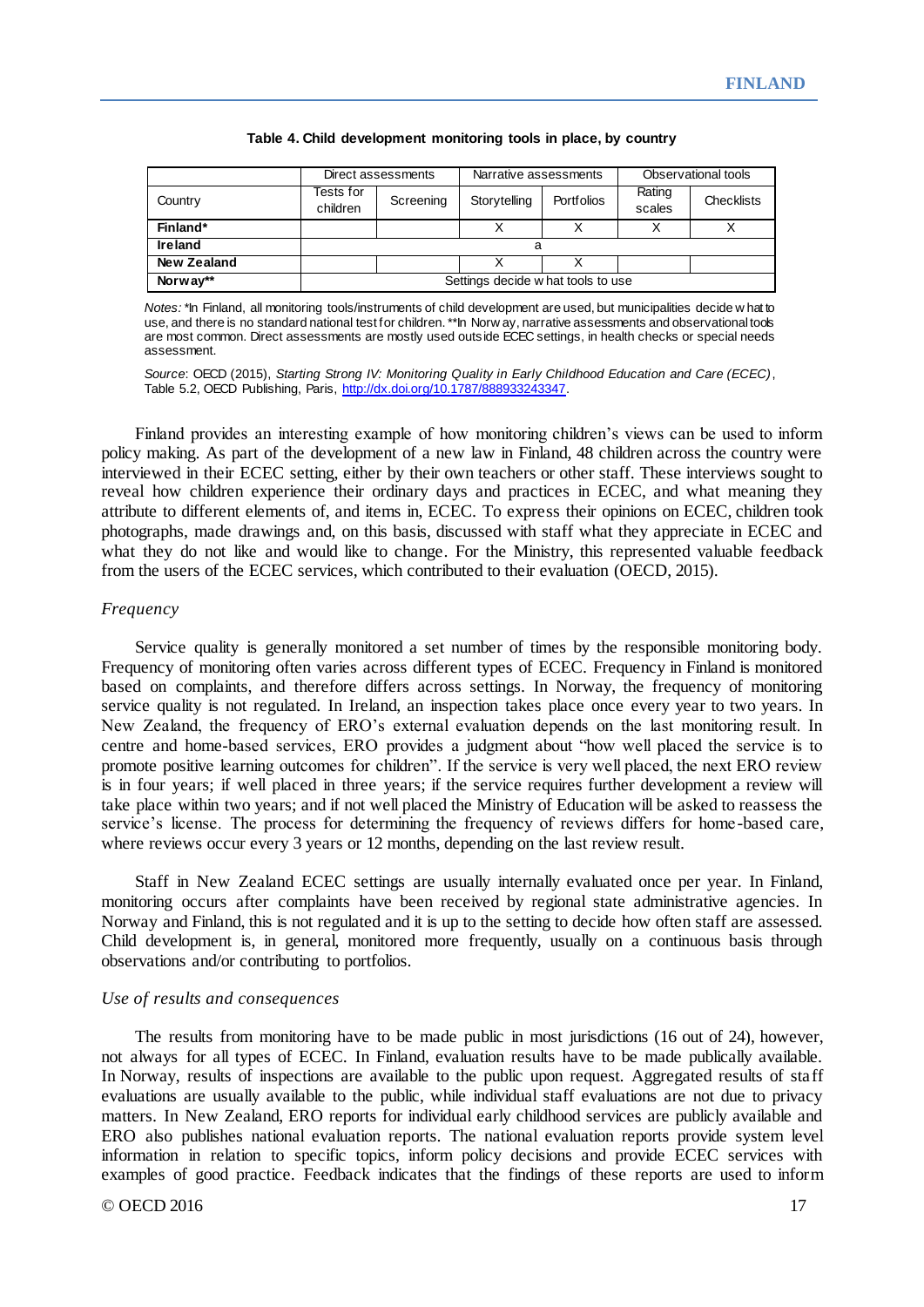practice and as a basis for self-review in early childhood services (OECD, 2015). Inspection results have to be made available in Ireland.

Countries take various actions or impose consequences when the results from monitoring service quality do not meet the minimum standards set by the service or body responsible. Actions can include funding cuts, follow up inspections, obligatory staff training, or closure of services. There can also be positive outcomes for services from monitoring results, for example, services can have a competitive advantage compared to other services, or remuneration can be increased in line with monitoring outcomes.

In Finland and Norway, licenses can be revoked and services closed if an ECEC setting drastically underperforms on a continuous basis. In New Zealand, the potential consequence from a poor ERO evaluation result is initially a follow-up inspection. ECEC services that underperform are required to address their issues and work with the Ministry of Education to develop an action plan. Only when no improvement is shown, or when settings frequently do not meet the ERO standards, can the Ministry reassess the setting's license and decide whether or not it should be closed.

# **Challenges and policy options**

All countries face challenges in monitoring, some of which are shared by different countries. The practices that countries have implemented suggest ways of overcoming the challenges of monitoring quality. The examples cited in this section were selected to provide insights into policies and practices in other countries that may provide a source of inspiration for Finland. Finland's challenges include:

- 1. No shared, explicit definition or perspective for quality in ECEC.
- 2. Differences in monitoring practices across regions.
- 3. Limited training available for monitoring quality.

# *Challenge: No shared perspective for quality in ECEC*

Finland indicated that it is difficult to target evaluations when there is no shared perspective of quality in ECEC. Setting out explicit comprehensive quality goals would help to clarify the quality goals that Finland strives to achieve in ECEC settings. Three examples from other jurisdictions are outlined below:

Setting out explicit, clear and comprehensive quality goals in a framework

- All states and territorial governments in **Australia** agreed in July 2009 to an overarching National Early Childhood Development Strategy (Investing in the Early Years) to ensure that by 2020, all children in Australia have a chance at the best start in life and a better future for themselves and the nation. As part of this initiative, all jurisdictions signed the National Partnership Agreement on the National Quality Agenda for Early Childhood Education and Care in December 2009, in explicit recognition of the importance of high-quality, accessible and affordable ECEC for children and families. The National Partnership Agreement falls under the umbrella of the broader National Early Childhood Development Strategy.
- **The French Community of Belgium** drafted the Code of Quality of Care (*code de qualité de l'accueil*) at the community level, which set out for all childcare providers the principles of quality care for children aged 0 to 12. The code is laid down in the French Community's Decree of Government, which was enacted in December 2003. To provide consistent high-quality childcare, every childcare provider is required to implement certain quality aspects in accordance with the code.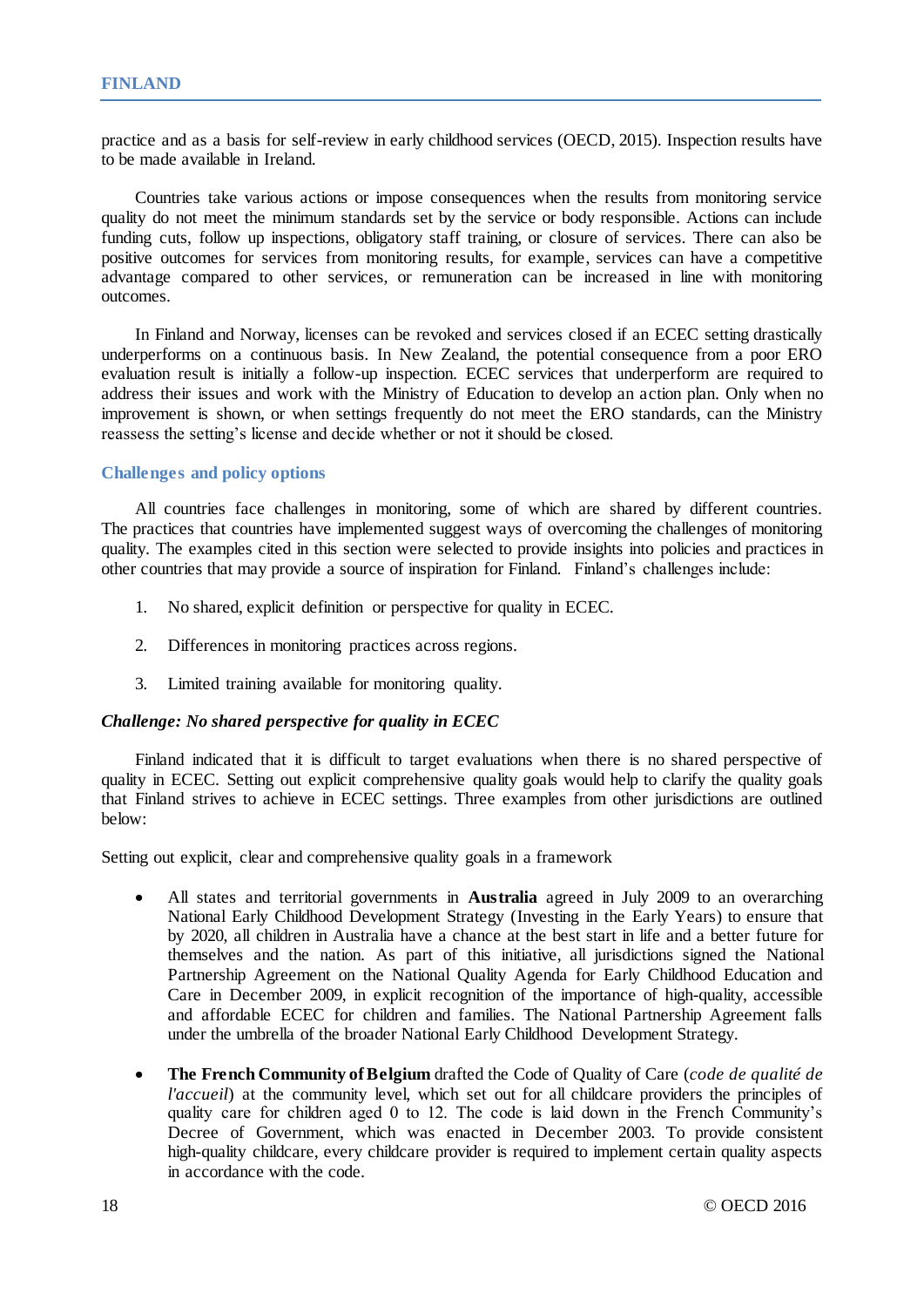In **Ireland**, *Síolta*, the National Quality Framework, has been designed to define, assess and support the improvement of quality across all aspects of practice in ECEC settings. It was published in 2006 following a three-year developmental process that involved consultation with more than 50 diverse organisations representing childcare workers, teachers, parents, policy makers, researchers and other interested parties. *Síolta* is comprised of three distinct but interrelated elements: principles, standards and components of quality. The 12 principles provide the overall vision of the framework, while the 16 standards and 75 components allow for the practical application of this vision across all aspects of ECEC practice. In settings where the *Síolta* Quality Assurance Programme has been implemented, staff begin with a baseline assessment of their practice and then develop a plan for improvement. As a follow-up measure they must show how they have improved the quality of their practice through a portfolio of evidence.

#### *Challenge: Lack of a national monitoring system*

The Finnish Education Evaluation Centre (FINEEC) (*Kansallinen koulutuksen arviointikeskus*) has been responsible for evaluations of ECEC at the national level since August 2015. However, municipalities remain responsible for evaluating individual ECEC settings within their municipality. Since the monitoring of individual ECEC settings is decentralised to municipalities, differences occur across municipalities in terms of the areas and aspects of quality that are monitored, and how they are being monitored.

This same issue is seen in Italy where there is no monitoring system at the national level to cover its various ECEC settings. Italy is now aiming to set up an integrated 0-6 ECEC system and, within this, a specific uniform quality monitoring and evaluation system. The aim is to make the local, fragmented system more systematic and coherent at the national level by developing a system for monitoring qualitative aspects that includes: children's non-cognitive competencies, such as well-being and approaches to learning; developing a system that can pass on relevant information to decision-making bodies in the delivery of ECEC; and planning a monitoring system that will not interfere with the delivery of ECEC services but will instead promote their continuous improvement.

In addition to the national quality framework described under challenge 1, countries have also developed standardised monitoring tools.

#### *Standardising monitoring tools*

- In the **Flemish Community of Belgium**, a standardised tool, known as the CIPO model, is used to perform inspections in kindergartens. It has been used since 1991 and was approved as part of the Resolution of the Decree on the Quality of Education in 2010. CIPO stands for its four components: context, input, processes and output. Each of the four components is broken down into a number of indicators based on the parameters that are found, through research or experience, to influence the quality of education. The model allows the inspectorate to focus on outputs supported by the process indicators without resulting in a process evaluation. This makes it possible to respect the school's autonomy and its pedagogical project and activities, while judging its output in a standardised manner within the specificity of each school.
- In **England (United Kingdom)**, Ofsted (Office for Standards in Education, Children's Services and Skills) inspectors adhere to a standardised inspection procedure set out in a document published by Ofsted that outlines the expected inspection process in detail. Inspectors have a set of indicators, which they use to evaluate settings and their performance.
- In **Germany**, providers can freely choose the quality assessment tools or schemes they apply. However, they often base the quality monitoring system on monitoring tools that are aligned with provider-specific value profiles and priorities. One of these standards is the DIN ISO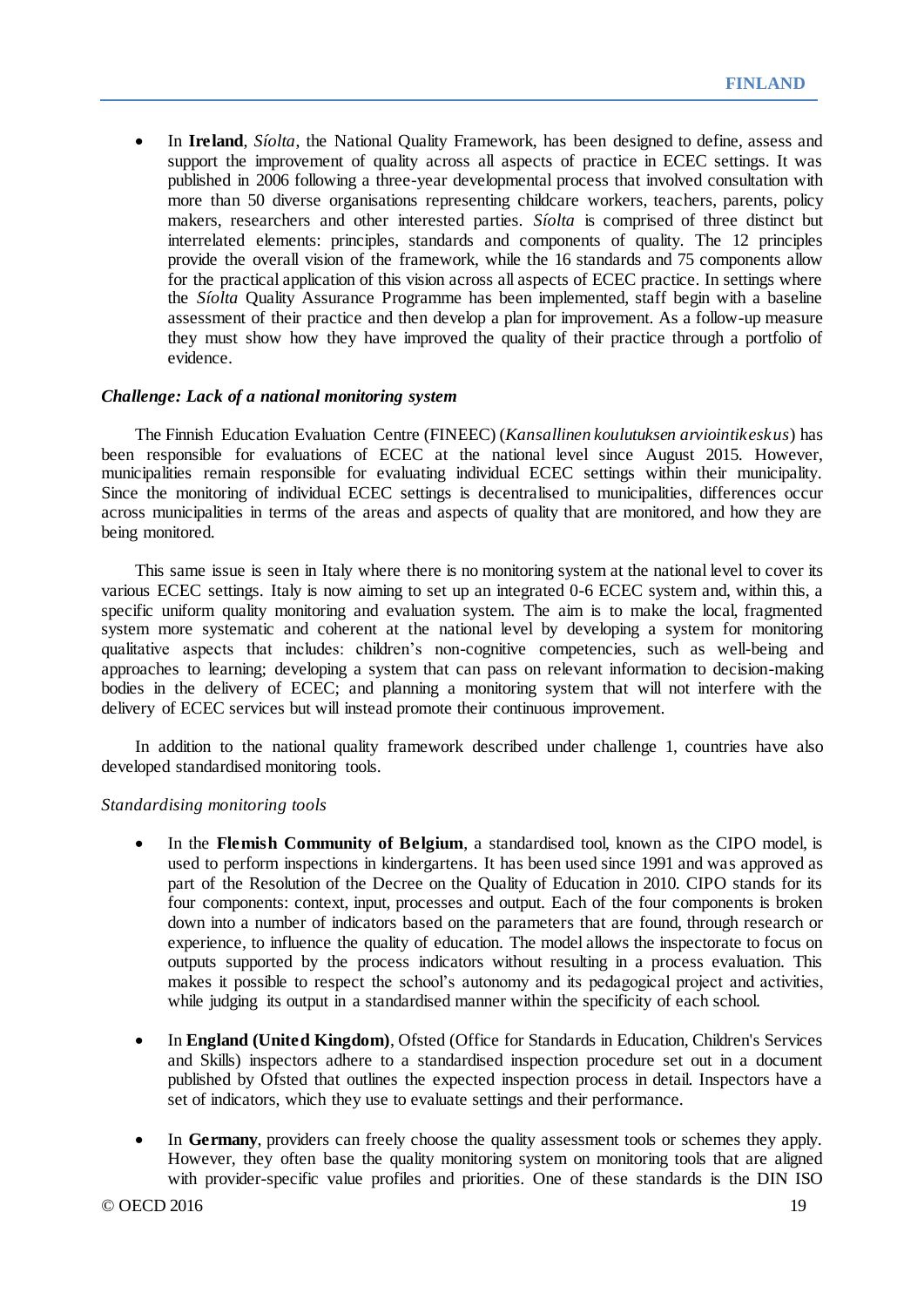9000, as formulated by the International Organisation for Standardization (ISO), an independent, non-governmental membership organisation and the world's largest developer of voluntary international standards. The ISO 9000 family of standards addresses various aspects of quality management and provides guidance and tools for organisations that seek to ensure that their products and services consistently meet customers' requirements, and that quality is consistently improved. The *Deutsche Institut für Normierung* (DIN) is the German institution responsible for ISO standards. The Kindergarten Evaluation Scale (*Kindergarten-Einschätz-Skala* or *KES*), a German adaptation of the Childhood Environment Rating Scale (ECERS) developed by the German pedagogical professor Wolfgang Tietze, is also used. KES was revised in 2001, becoming the KES-R, and is currently under further revision. At present, it contains 43 different rating indicators linked to physical, social, emotional and cognitive areas. It aims to capture all the factors that immediately influence the experience of children in ECEC settings. Germany also uses the Crèche-Scale (*Krippen-Skala* or *KRIPS-R*) to support pedagogical quality in ECEC settings, which is based on the American Infant Toddler Environment Rating Scale (ITERS). KRIPS includes 41 indicators that provide a comprehensive overview of pedagogical process in day nurseries. In addition, many other tools are used, such as a quality instrument developed to measure quality in the context of the "situational approach", which is popular in Germany.

# *Challenge: Limited training on monitoring*

In Finland there is no systematic monitoring training available, especially for staff with internal monitoring responsibilities. Several countries faced a similar challenge and now provide on-the-job or in-service training to staff to prepare them for their evaluation tasks.

# *Providing on-the-job or in-service training*

- In **Luxembourg**, all teachers receive on-the-job training for drafting school development plans and evaluating regularly whether objectives have been attained.
- **Mexico** has several different ECEC institutions that all provide a form of in-service training for evaluators, particularly in IMSS (*Instituto Mexicano del Seguro Social* or Mexican Social Security Institute) settings where internal evaluators are called "zone co-ordinators". They receive constant training through training courses, a national event held once a year, video conferences and at IMSS training centres.
- In **Chile**, ECEC institutions train their assessors in implementation skills so that they can correctly use monitoring instruments to evaluate ECEC services. In addition, the Quality Agency (*Agencia de la Calidad*) also trains evaluators on theories and technical knowledge in monitoring quality, implementation skills, and how to interpret the monitoring results.
- **New Zealand** implemented *Kei Tua o te Pae*, Assessment for Learning, in which teachers are expected to develop effective assessment practices that meet the aspirations of the *Te Whāriki*  early childhood curriculum policy. The national government offers training on this assessment practice to ECEC staff. The curriculum programme is also evaluated in terms of its capacity to provide activities and relationships that stimulate early development. Children and parents can help in deciding what should be included in the process of assessing the programme and the curriculum.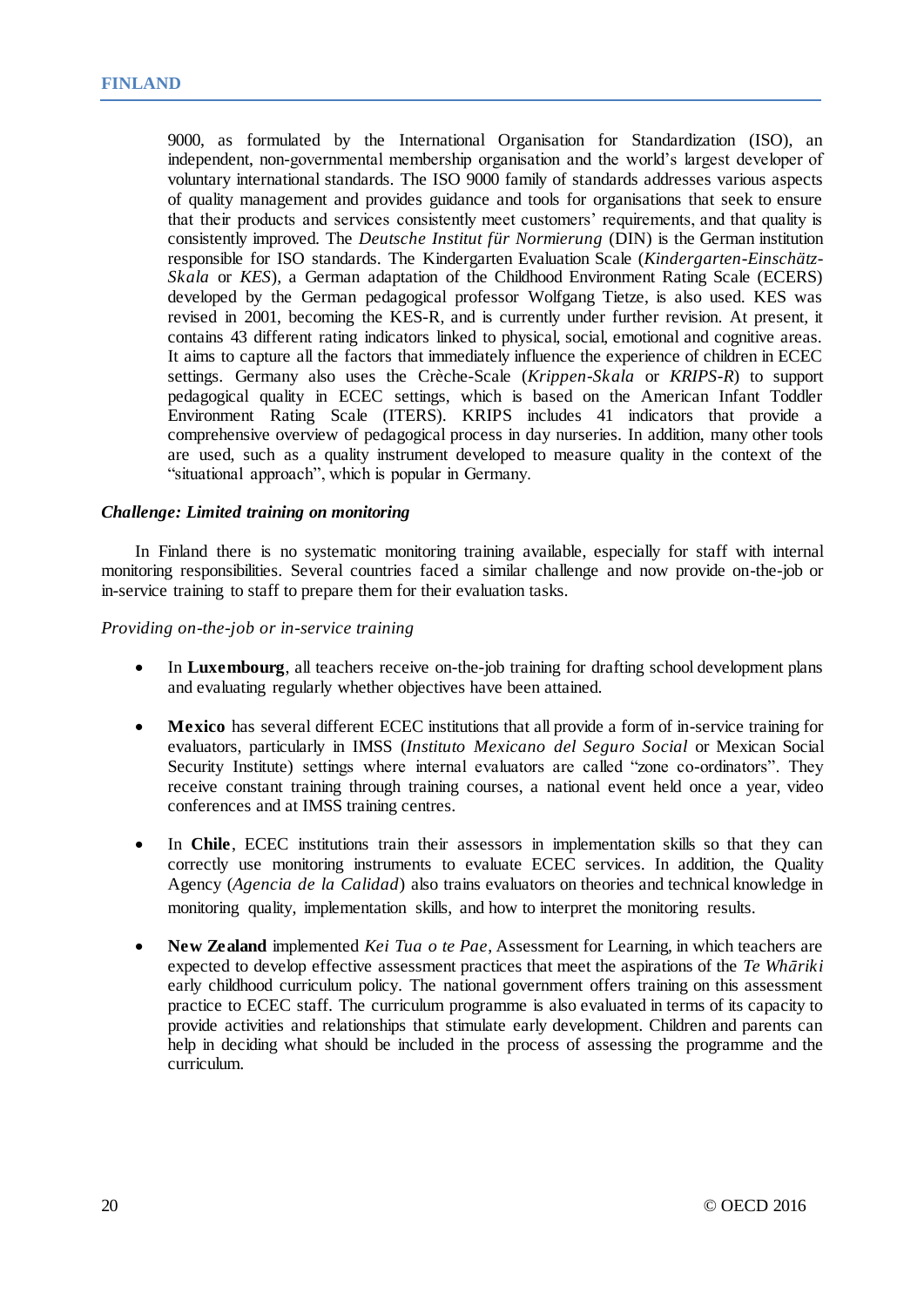# **REFERENCES**

- Bagnato, S. (2005), "The authentic alternative for assessment in early intervention: An emerging evidence-based practice", *Journal of Early Intervention*, Vol. 28/1, pp. 17–22.
- CASTL (2011), *Measuring and Improving Teacher-Student Interactions in PK-12 Settings to Enhance Students' Learning*, Center for Advanced Study of Teaching and Learning, Charlottesville, Virginia.
- Cubey, P. and C. Dalli (1996), *Quality Evaluation of Early Childhood Education Programmes*, Occasional Paper No. 1, Institute for Early Childhood Studies, Wellington.
- Danmarks Evalueringsinstitut (2012), *Læreplaner i praksis. Daginstitutionernes arbejde med pædagogiske læreplaner* [Curriculum and practice. Child-care services working with pedagogical curricula], Danmarks Evalueringsinstitut, Copenhagen.
- Fukkink, R. (2011), "Prettiger in een goed pedagogisch klimaat [More pleasant in a good pedagogical climate]", *Management Kinderopvang*, Vol. 11/4, pp. 12-14.
- Grisham-Brown, J. (2008), "Best practices in implementing standards in early childhood education", in: A. Thomas and J. Grimes (eds.), *Best practices in school psychology V*, National Association of School Psychologists, Washington DC.
- Isoré, M. (2009), *Teacher Evaluation: Current Practices in OECD Countries and a Literature Review,*  OECD Education Working Paper No. 23, Paris.
- Kamerman, S.B. (ed.). (2001), *Early childhood education and care: International perspectives*, Columbia University, ICFP, New York.
- Litjens, I. (2013), *Literature Review on Monitoring Quality in Early Childhood Education and Care (ECEC)*, OECD, Paris.
- Measelle, J.R., J.C. Ablow, P.A. Cowan and C.P. Cowan (1998), "Assessing young children's views of their academic, social, and emotional lives: An evaluation of the self-perception scales of the Berkeley puppet interview", *Child Development*, Vol. 69/6, pp. 1 556-1 576.
- Meisels, S. J. and S. Atkins-Burnett (2000), "The elements of early childhood assessment", in J.P. Shonkoff and S.J. Meisels (eds.), *Handbook of early childhood intervention*, Cambridge University Press, New York.
- Meisels, S.J., S. Atkins-Burnett, Y. Xue, D.D. Bickel and S. Son, (2003), "Creating a system of accountability: The impact of instructional assessment on elementary children's achievement test scores", *Education Policy Analysis Archives,* Vol. 11/9, pp. 1–18.
- Meisels, S.J. (2007), "Accountability in Early Childhood: No Easy Answers", in: R.C. Pianta, M.J. Cox, K.L. Snow (eds.), *School Readiness and the Transition to Kindergarten in the Era of Accountability*, Paul H. Brookes Publishing Co., Baltimore, Maryland.
- Munton, A.G., A. Mooney and L. Rowland (1997), "Quality in Group and Family Day Care Provision: Evaluating Self-Assessment as an Agent of Change", *European Early Childhood Education Research Journal*, Vol. 5/1, pp. 59-75.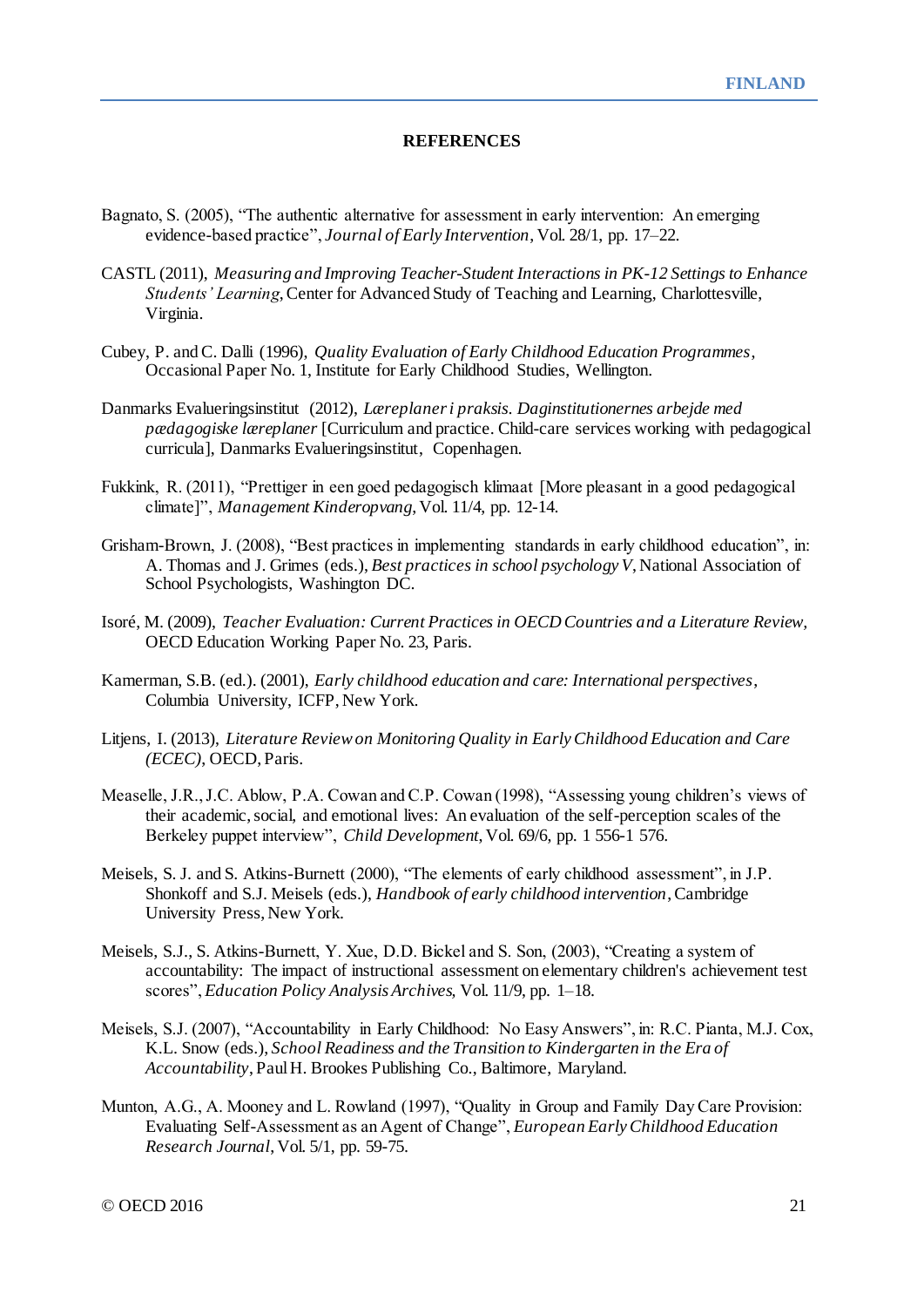- NAEYC (2010), *Quality Rating and Improvement Systems (QRIS) Toolkit*, National Association for the Education of Young Children, Washington DC.
- Neisworth, J. and S.J. Bagnato (2004), "The mismeasure of young children: The authentic assessment alternative", *Infants and Young Children,* No. 17, No. 3, pp. 198–212.
- NICHD (2002), "Early childhood education and school readiness: Conceptual models, constructs, and measures", Workshop Summary, National Institute of Child Health and Human Development Washington, DC.
- OECD (2015), *Starting Strong IV: Monitoring Quality in Early Childhood Education and Care, OECD Publishing, Paris,* <http://dx.doi.org/10.1787/9789264233515-en>*.*
- OECD (2013), *Online Survey on Monitoring Quality in Early Learning and Development*, Network on ECEC, OECD, Paris.
- OECD (2012), *Starting Strong III: A Quality Toolbox for Early Childhood Education and Care*, OECD Publishing, Paris[, http://dx.doi.org/10.1787/9789264123564-en.](http://dx.doi.org/10.1787/9789264123564-en)
- OECD (2006), *Starting Strong II: Early Childhood Education and Care*, OECD Publishing, Paris, [http://dx.doi.org/10.1787/9789264035461-en.](http://dx.doi.org/10.1787/9789264035461-en)
- OECD (2001), *Starting Strong: Early Childhood Education and Care*, OECD Publishing, Paris, [http://dx.doi.org/10.1787/9789264192829-en.](http://dx.doi.org/10.1787/9789264192829-en)
- OECD Network on Early Childhood Education and Care (2012), *Draft Position Paper of the Thematic Working Group on Monitoring Quality,* Background document for the 12th ECEC Network Meeting, OECD, Paris.
- Office of Child Development and Early Learning (2010), "Keystone Stars: Reaching Higher for Quality Early Education", *Program Report*, Department of Public Welfare, Philadelphia, Pennsylvania.
- Østrem, S., H. Bjar, H., Føsker, L. Rønning, H. Hogsnes Dehnæs, T. Jansen Thorsby, S. Nordtømme, et al. (2009), *Alle teller mer. En evaluering av hvordan Rammeplan for barnehagens innhold og oppgaver blir innført, brukt og erfart* [*Everyone matters more. An evaluation of how the Framework Plan for the content and tasks of kindergartens are introduced, used and experienced*], Tønsberg, Høgskolen i Vestfold.
- Picchio, M., D. Giovannini, S. Mayer and T. Musatti (2012), "Documentation and analysis of children's experience: An ongoing collegial activity for early childhood professionals", *Early Years: An International Research Journal*, Vol. 32/2, pp. 159-170.
- RAND (2008), "Assessing Child-Care Quality: How Well Does Colorado's Qualistar Quality Rating and Improvement System Work?", *Policy Brief*, RAND Corporation, Santa Monica, California.
- Rosenkvist, M.A. (2010), "Using Student Test Results for Accountability and Improvement: A Literature Review", *OECD Education Working Papers*, No. 54, OECD Publishing, Paris, [http://dx.doi.org/10.1787/5km4htwzbv30-en.](http://dx.doi.org/10.1787/5km4htwzbv30-en)
- Sheridan, S. (2001), "Quality Evaluation and Quality Enhancement in Preschool A Model of Competence Development", *Early Child Development and Care,* Vol. 166, No. 1, pp. 7-27.
- STAKES (2005), *National Curriculum Guidelines for Early Childhood Education and Care*, STAKES, Helsinki.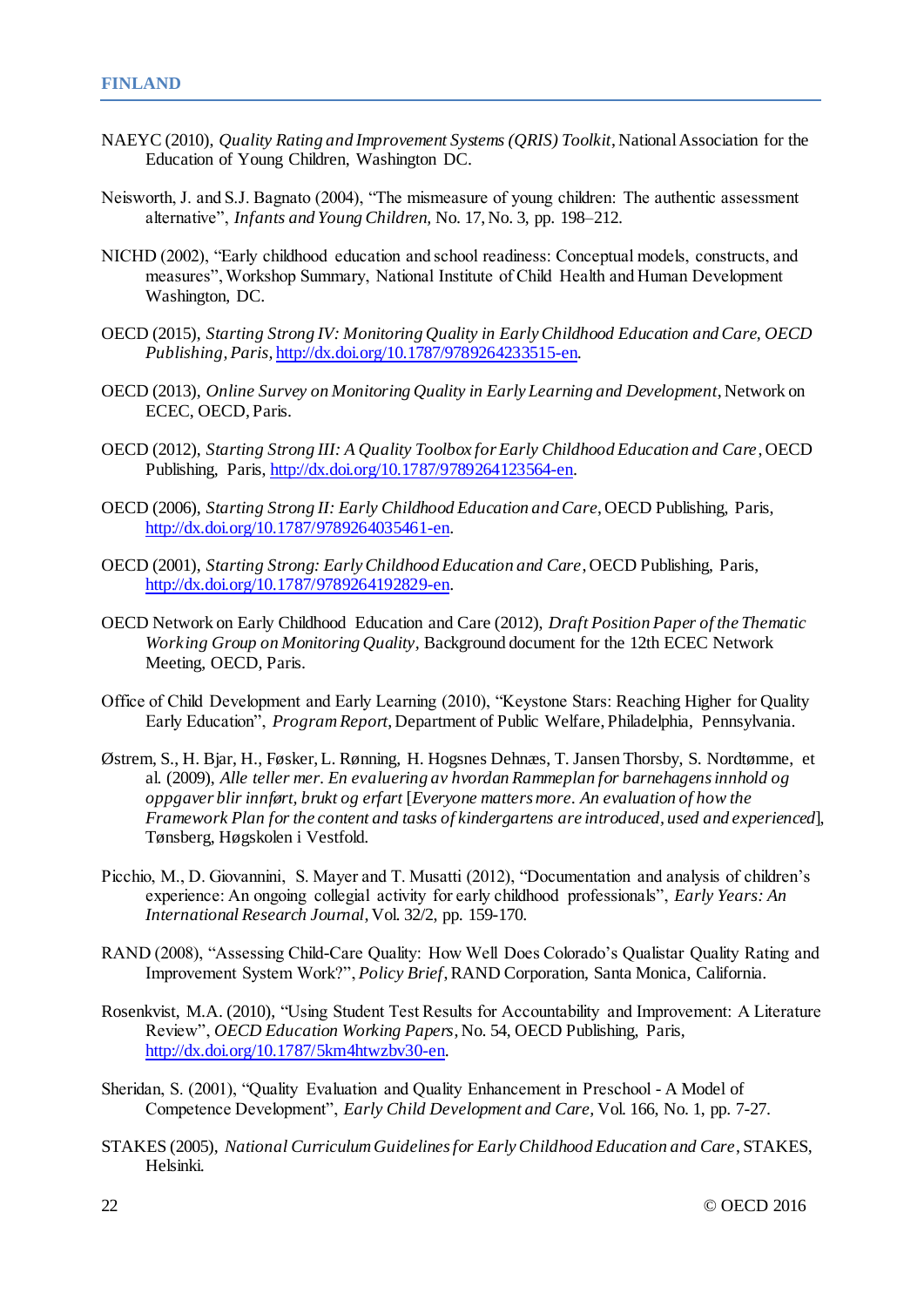- Tout, K., M. Zaslow, T. Halle and N. Ferry (2009), "Issues for the Next Decade of Quality Rating and Improvement Systems", *Issue Brief No. 3*, Office of Planning, Research and Education, U.S. Department of Health and Human Services, Washington DC.
- Waterman, C., P.A. McDermott, J.W. Fantuzzo and J.L. Gadsden (2012), "The matter of assessor variance in early childhood education - Or whose score is it anyway?", *Early Childhood Research Quarterly* Vol. 27/1, pp. 46– 54.
- Zaslow, M., J. Calkins and T. Halle (2000), *Background for community-level work on school readiness: A review of definitions, assessments, and investment strategies. Part I: Defining and assessing school readiness – building on the foundation of NEGP Work*, Child Trends Inc., Washington DC.
- Zellman, G.L., M. Perlman, V.N. Le and C.M. Setodji (2008), *Assessing the Validity of the Qualistar Early Learning Quality Rating and Improvement System as a Tool for Improving Child-Care Quality*, RAND Corporation, Santa Monica, California.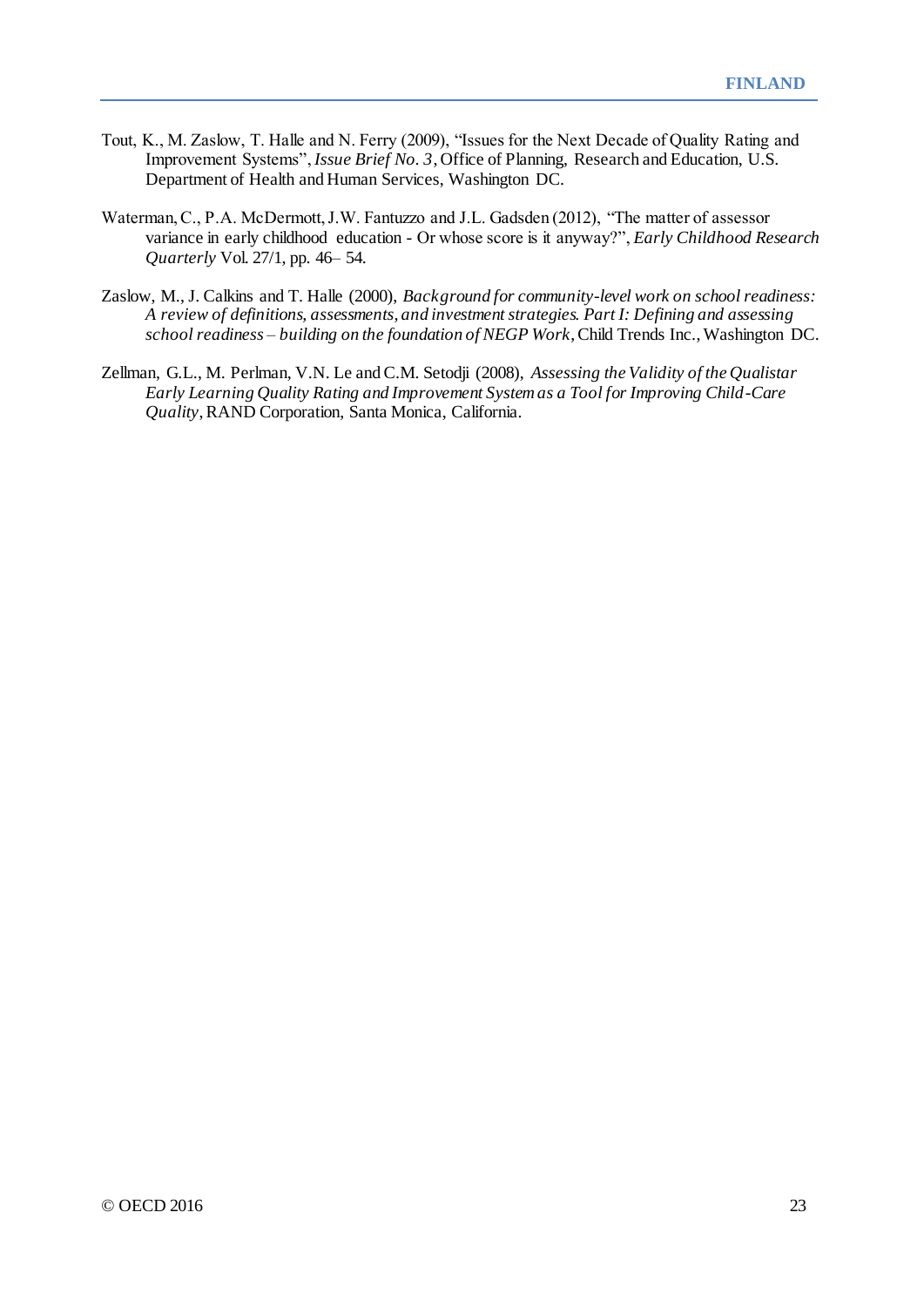# **GLOSSARY**

**Autonomy:** The ability of a child to undertake activities, tasks etc. without the help of others (mastery of skills), to make his/her own decisions, and to express his/her own opinions or ideas, feel secure and have confidence in his/her own ability.

**Appraisal:** The review of a preschool teacher's or educator's work by the centre management, an external inspector or by his or her colleagues. This appraisal can be conducted in a range of ways, from a more formal, objective approach (e.g. as part of a formal performance management system involving set procedures and criteria) to the more informal, more subjective approach (e.g. through informal discussions with the teacher).

**Assessment:** Judgement on individual progress and achievement of goals. It covers classroom/playroom-based assessments as well as large-scale, external assessments and examinations and refers to the process of documenting knowledge, skills, attitudes and beliefs. Assessment can focus on the individual learner and staff (adapted from OECD, 2013). Assessment can be direct or indirect and its use formative or summative.

- **Direct assessment:** Assessments that look at concrete outputs of learning, i.e. the measurable and demonstrated knowledge and skills of children/staff.
- Indirect assessment: Assessments that examine indicators of learning and gather information through feedback, e.g. in surveys or interviews (adapted from Middle States Commission on Higher Education, 2007).
- **Formative assessment:** Assessments that frequently or continuously (not at one point in time only) and interactively assess child development and progress with the purpose of understanding and identifying learning needs and adjust instruction and teaching methods accordingly (adapted from OECD, 2005, and Litjens, 2013).
- **Summative assessment:** Assessments that measure learning results at the end of a certain time period to obtain summary statements. These can be used e.g. for holding staff and settings accountable for providing quality ECEC or as a method to identify whether children have learning disadvantages (adapted from OECD, 2005, and Litjens, 2013).

**Assessor (or evaluator):** A person or organisation/company that conducts assessment or evaluation on the effectiveness or the level of quality of someone or something, e.g. level of service quality, staff performance, effective curriculum implementation, child development/outcomes.

**Checklist**: A list of items, tasks or steps to be taken in a specific order to be checked or consulted. In ECEC, this can be used to assess or evaluate the developmental status of children, staff performance and the quality of ECEC services by observing compliance with regulations. This may also include a series of tasks, skills and abilities to assess children's development or knowledge, such as "Child can count to five" or "Child is able to play independently" (OECD, 2012).

**Creative skills** (e.g. art, music, dance, imagination)**:** Children's capacities and competencies to generate ideas and feelings, use imagination and convey thoughts and experiences in many forms of expressions, including artistic skills (e.g. painting, drawing, handicrafts, etc.), musical skills (e.g. singing,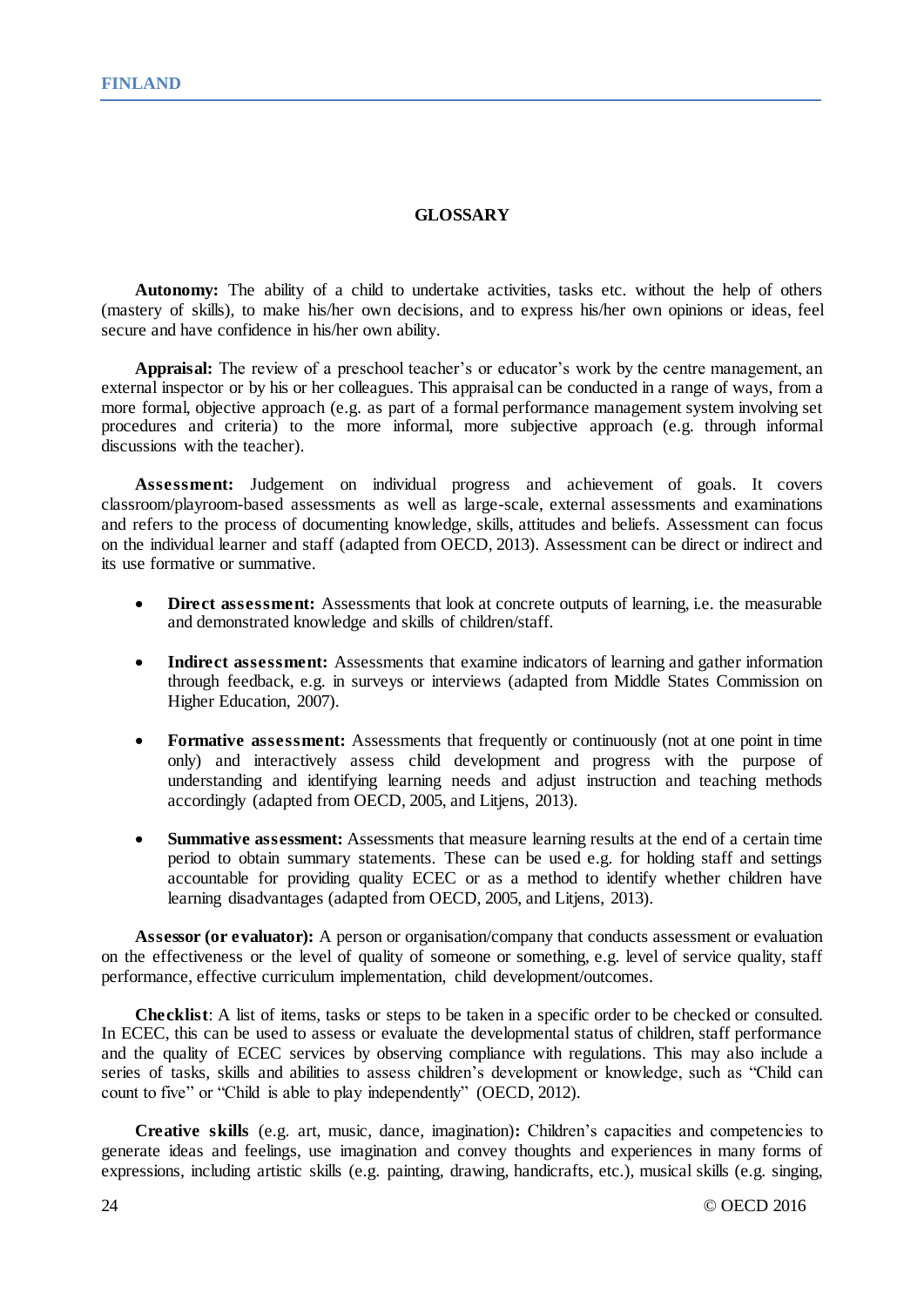playing an instrument, recognising songs, etc.). It also refers to the capacity to observe and reflect; explore on their own, and search for their own answers and solutions.

**Curriculum implementation:** The actual use in practice (practical application) of the curriculum by ECEC staff, managers and children. This refers to the way in which the concepts of the curriculum are put into effect, and how they are used in practices and activities by staff and children, how they are interpreted, how they are used in development and learning, and how they influence teaching, caring and interactions between staff, and between staff with children.

**ECEC setting**: A place where ECEC is delivered. Also referred to as ECEC centre or provision. With regard to ECEC settings, two types of provision can be distinguished: **centre-based/ school-based**  and **home-based** (as defined by Eurydice, 2013).

**Evaluation:** Judgements on the effectiveness of ECEC settings or ECEC systems, policies and programmes (adapted from OECD, 2013).

**Evaluator:** See definition of **assessor**.

**External monitoring practices:** See definition of **monitoring practice**.

Government: The entirety of the executive at all levels of governance, at national, state, regional and local level.

**Health development:** The physical health status of a child, encompassing physical well-being only (adapted from WHO definition, 2006). Mental, emotional and social development are in this definition excluded – these are included in the definition of **socio-emotional skills**.

**Information and communications technology (ICT):** The teaching and learning of technological and digital skills. Creating and developing the capacity to use digital and technological environments for development, communication and knowledge creation. Digital environments refer to computers (including laptops, tablets, iPads, netbooks, smart boards etc.) and computer games, the Internet, television and radio, among others.

**Inspection:** The process of assessing (inspecting, investigating) the quality and/or performance of institutions, staff, services and programmes by those (inspectors) who are not directly involved in the ECEC settings being monitored, and who are usually specially appointed to fulfil these responsibilities.

**Instrument** (or **tool**)**:** A means used for monitoring or material that is used to conduct the monitoring process. Examples of instruments or tools for monitoring include checklists, rating scales and surveys.

**Integrated system:** The responsibilities of ECEC services are under one (leading) authority (at the national and/or regional level), e.g. the education Ministry, Ministry of social welfare or another authority.

**Internal monitoring practices**: See definition of **monitoring practice**.

Language and literacy skills: Children's productive and receptive language skills on all levels: syntax (ability to form sentences), morphology (ability to form words), semantics (understanding the meaning of words/sentences), phonology (awareness of speech sounds), pragmatics (how language is used in different contexts), vocabulary. It also refers to children's (precursor) literacy skills, that is to say, all the skills related to reading and writing, such as recognising and writing letters and words, understanding pictures, etc.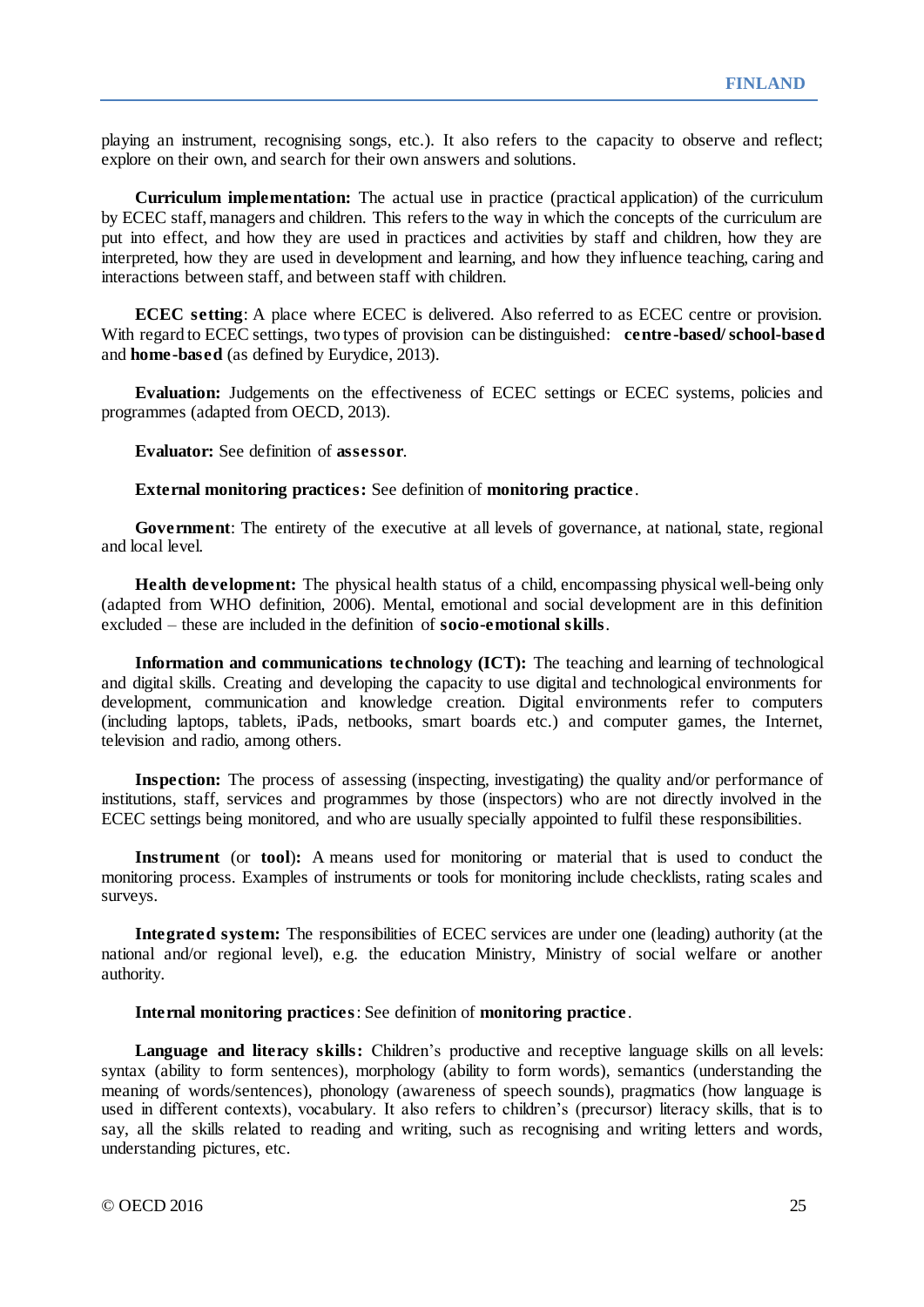**Local level or local authorities:** The local level is a decentralised level of ECEC governance. It is located at city/town level in the vast majority of countries. In some countries, the municipalities take the main responsibility for ECEC.

**Minimum quality standards:** The minimum benchmark for structural aspects of ECEC settings to ensure a minimum level of quality. These are often aspects of ECEC that can be regulated relatively easily (e.g. staff-child ratio, space, group size and qualifications of ECEC staff).

**Motor skills:** The ability to perform complex muscle and nerve acts that produce movements, the ability to co-ordinate the body. It refers to both fine and gross motor skills and awareness of their own body. Fine motor skills include small movements such as drawing and writing, crawling or putting shoes on. Gross motor skills are large movements like walking and kicking, running and cycling.

**Monitoring:** The process of systematically tracking aspects of ECEC services, staff, child development and curriculum implementation, with a view toward data collection, accountability and/or enhancing effectiveness and/or quality.

**Monitoring practice:** The main activity/ies involved in monitoring, such as inspections or self-assessments. There are two different types of monitoring practices:

- **External monitoring practices**: Any monitoring practices conducted by evaluators/assessors/ actors who are not part of the ECEC service that is being monitored. These can include inspections, surveys completed by people who are not employed by the ECEC setting that is being monitored, or peer reviews conducted by external staff (peer review of a person working in one ECEC setting by a person not working in that ECEC setting).
- **Internal monitoring practices**: Any monitoring practices conducted by evaluators/assessors/ actors who are part of the ECEC service that is being monitored. These can include self-evaluations of staff working in ECEC settings (teachers, managers, care givers, etc.) or peer reviews conducted by internal staff (among colleagues in the same setting).

**Narrative assessments:** Descriptions of the development of a child through narratives/stories. Narrative assessment is a more inclusive approach to assessing child development, as it involves not only professionals but also the children's work, and can also include inputs or feedback from parents. It is a combination or package of what a child has done and learned, such as examples of drawings and exercises, feedback from staff, and staff planning or example practices. Portfolios or storybooks of children's development are well-known examples of narrative assessment practices (see also **portfolio** and **storytelling**).

**National level/national authorities (**also referred to as **central level or central authorities)**: The authorities responsible for ECEC within a single country that is at the highest level of governance. Depending on the governance structure of the country, such as a federal structure of education governance, those authorities may or may not exert the key power of decision over ECEC policies and implementation. Examples for such authorities include the United Kingdom and Belgium.

**Numeracy:** The ability to reason and to apply simple numerical concepts and understand numbers. Basic numeracy skills consist of knowing and recognising space, shapes, location and direction, the basic properties of sets, quantity, order and number concepts, time and change, being able to count, to comprehending fundamental mathematics like addition, subtraction, multiplication and division.

**Observation:** Observation is a method to collect information on a subject from an outsider's perspective. It can be used for a specific purpose (e.g. inspection, peer review) or can be open-ended (e.g. to document a child's progress for parents).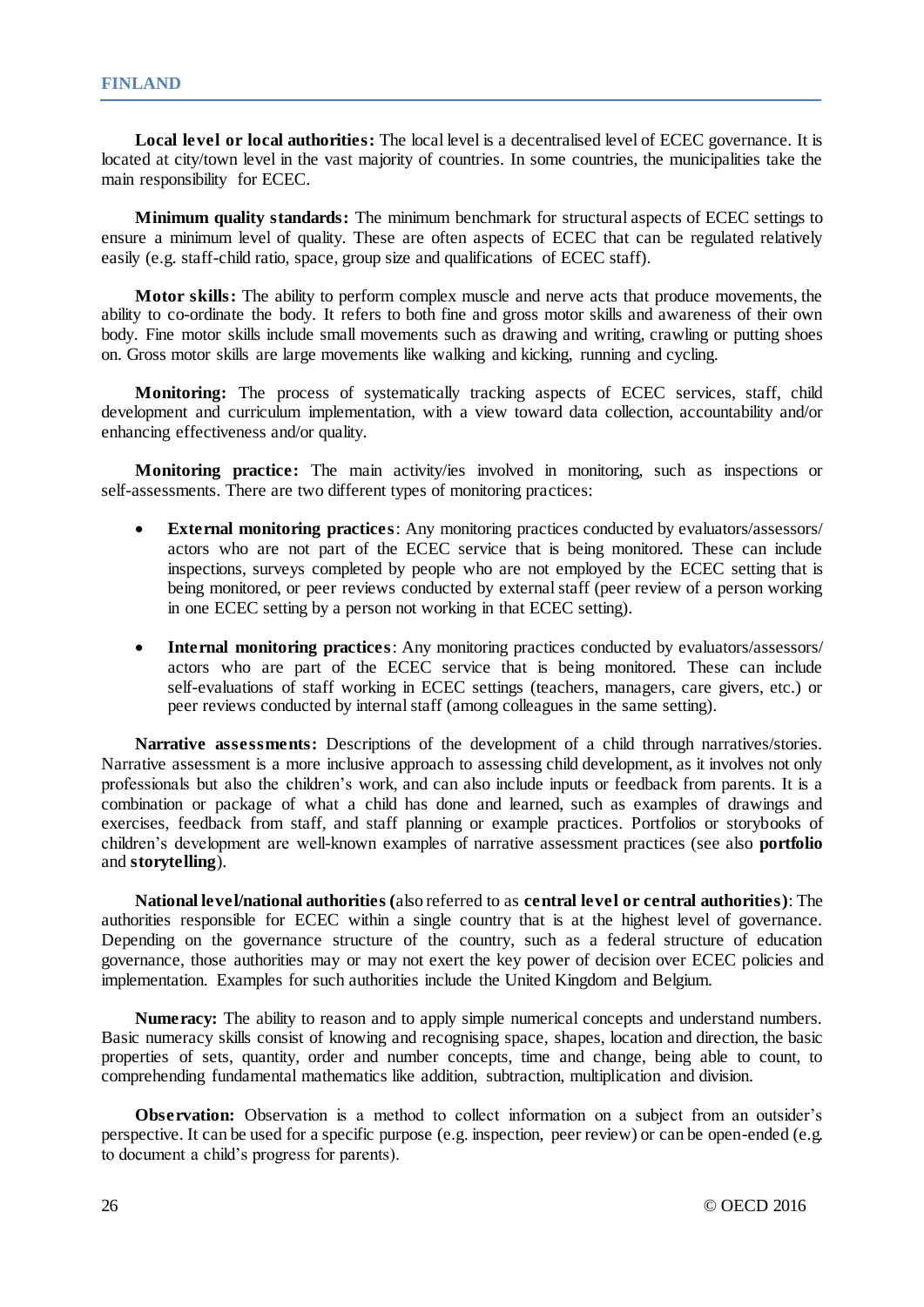**Peer review:** an assessment process of a colleague's work and practices. This can be done internally (by an internal colleague or a manager) or externally (by a colleague or a manager not working in the same setting).

**Portfolio:** A collection of pieces of work that can tell a story of child/staff progress, or achievement in given areas.

**Practical skills:** Skills that involve active involvement of a child and refer to only those skills that children need in daily life such as lacing shoes, brushing teeth, etc.

**Process quality:** What children actually experience in their programme – what happens within a setting, such as interactions between educators and children. It also consists of the relationships with parents, available materials and professional skills of staff.

**Rating scale:** A set of categories designed to elicit information about a quantitative or a qualitative attribute. A common example is the 1-10 rating scale, in which a person (evaluator or assessor) selects the number that is considered to reflect the perceived quality or performance of the subject being monitored.

**Regional level/regional authorities**: A decentralised level of governance. It is located at state or province level in the vast majority of countries, and can be referred to as e.g. communities, *Länder*, cantons, states, etc. Regional authorities in federal countries are often responsible for ECEC in their particular region. Examples for regional level authorities are England, Scotland and the French and Flemish Communities of Belgium.

**Regulations/recommendations**: Different kinds of official documents containing guidelines, obligations and/or recommendations for ECEC institutions. **Regulations** are laws, rules or other orders prescribed by public authority to regulate conduct. **Recommendations** are official documents proposing the use of specific tools, methods and/or strategies for teaching and learning. Their application is not mandatory (as defined in Eurydice, 2013).

**Review:** The process of examining, considering and judging a situation or process carefully in order to see, for example, if changes are necessary, analyse strengths and weaknesses, and look for improvement.

**Science skills:** All scientific subjects such as geography and natural science, as for example interest in and understanding of different cycles in nature, but also in the development of scientific knowledge, question scientific phenomena and the ability to draw conclusions about scientific subjects. Science also refers to the development of awareness of how science and technology shape and affect our material, intellectual and cultural environments and the ability to understand that we all are a part of nature's cycles.

**Screening:** A tool designed to identify problems or delays during normal childhood development. Usually involves a short test to tell if a child is learning basic skills when he or she should, or if there are delays. It can include some questions the professional asks a child or parent (depending on a child's age) or can involve talk and play with the child during an examination to see how he or she plays, learns, speaks, behaves and moves. Screening is often used to identify delays or problems, including learning disabilities, speech or language problems, autism, intellectual disability, emotional/behavioural conditions, hearing or vision impairment or attention deficit hyperactivity disorder (ADHD).

**Self-evaluation (or self-assessment):** The process in which an ECEC setting evaluates its own performance regarding the accomplishment of certain goals or standards, or a process in which staff members assess their own skills and capabilities as a way to monitor progress, attain goals and foster improvement.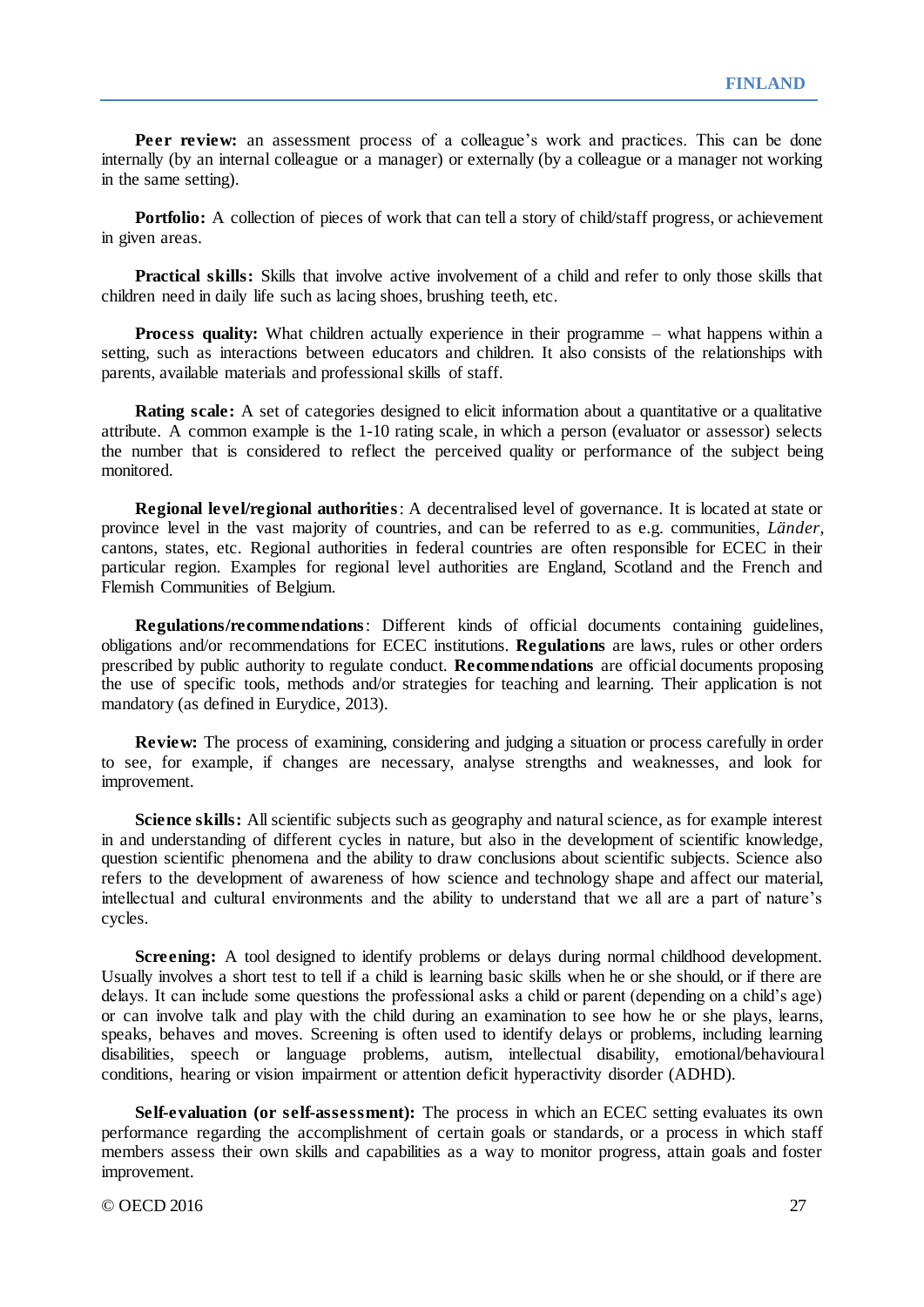**Sensitivity**: The quality of understanding how a child feels and the staff member's responsiveness to children's needs and emotions. The ability of a person (in this case a staff member) to respond and interact in a way appropriate to the age of the child and with care, warmth and attentiveness (adapted from Macmillan, 2014).

**Service quality:** The level of quality at setting/provision level. It is the level of quality provided by an ECEC setting, and refers to all the features that are regarded by a country/region/local authority to be of importance for quality, children's environments and experiences that are presumed to be beneficial to their well-being. This most often includes the use of a curriculum, staff characteristics, teacher or caregiver behaviours and practices, and the staff-child interactions that form the core of children's ECEC experiences, referred to in the literature as process quality. In addition, quality in most countries involves structural features of the setting, such as space, group size and other standards or regulations, e.g. safety standards (NCES, 1997; OECD, 2006; OECD, 2012).

**Socio-emotional skills:** The emotional and social development of a child. It includes children's ability to express and regulate emotions, children's relations with others (including peers), play with others (including peers), self-concept, development of personality identity, self-efficacy and the personality of a child, which shapes his/her thinking, feeling and behaviour. It also refers to co-operation and solving problems together. Examples of socio-emotional development include the forming and sustaining of positive relationships, experiencing, managing and expressing emotions, and exploring and engaging with the environment.

**Split system:** ECEC services are governed by different ministries or authorities at national/regional level. In many countries with a split system, policies for "care" and "early education" have developed separately and fall under the responsibility of different authorities. Child care and early education is provided as two different services and for different age groups. For instance, "child care" for younger children refers most commonly to children of under age 3 and "early education" most commonly to children of 3 years or older.

**Staff-child ratio:** The number of children per full-time member of staff. This can be a maximum (regulated) number, which indicates the maximum number of children that one full-time member of staff is allowed to be responsible for, or an average, that is, the average number of children a full-time staff member can be responsible for. Ratios can be either for main staff only (such as teacher or caregiver), but can also include auxiliary staff, such as assistants.

**Standardised test:** A test designed in such a way that the questions, conditions for administering, scoring procedures and interpretations are consistent and administered and scored in a predetermined, standard manner (OECD, 2012; Zucker, 2004). This means that the same test is given in the same way to all test takers. Standardised assessments are usually administered to large groups of children, and mainly for the purpose of measuring academic achievement and/or comparing members of a cohort (Rosenkvist, 2010) (see also **test***)*.

**Structural quality:** Quality aspects that consist of "inputs to process-characteristics that create the framework for the processes that children experience". These characteristics are not only part of the ECEC location in which children participate, but part of the environment that surrounds the ECEC setting, e.g. the community. They are often aspects of ECEC that can be regulated, although they may include variables that cannot be regulated.

**Test**: A formal assessment, often administered on paper or on the computer, intended to measure children's knowledge, skills and/or aptitudes. Tests can be either standardised or not (see also **standardised test**).

**Tool**: See definition of **instrument**.